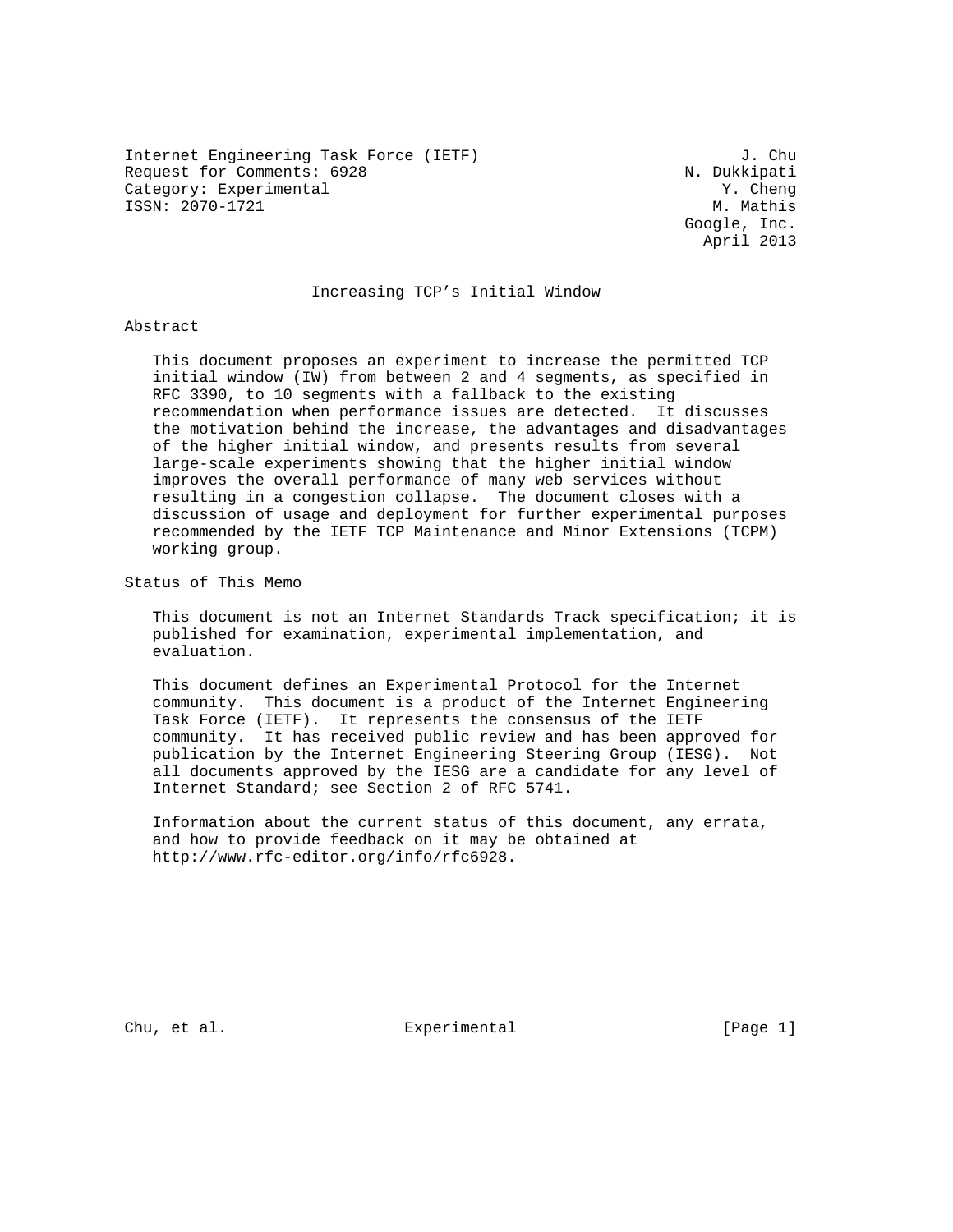# Copyright Notice

 Copyright (c) 2013 IETF Trust and the persons identified as the document authors. All rights reserved.

 This document is subject to BCP 78 and the IETF Trust's Legal Provisions Relating to IETF Documents (http://trustee.ietf.org/license-info) in effect on the date of publication of this document. Please review these documents

 carefully, as they describe your rights and restrictions with respect to this document. Code Components extracted from this document must include Simplified BSD License text as described in Section 4.e of the Trust Legal Provisions and are provided without warranty as described in the Simplified BSD License.

Table of Contents

| 3.                                                               |
|------------------------------------------------------------------|
|                                                                  |
|                                                                  |
|                                                                  |
| 5.2. Keeping Up with the Growth of Web Object Size  8            |
| 5.3. Recovering Faster from Loss on Under-Utilized or            |
|                                                                  |
|                                                                  |
| 6. Disadvantages of Larger Initial Windows for the Individual  9 |
| 7. Disadvantages of Larger Initial Windows for the Network 10    |
|                                                                  |
| 9. Interactions with the Retransmission Timer 11                 |
| 10. Experimental Results From Large-Scale Cluster Tests 11       |
|                                                                  |
|                                                                  |
|                                                                  |
| 12. Usage and Deployment Recommendations 14                      |
|                                                                  |
|                                                                  |
|                                                                  |
|                                                                  |
|                                                                  |
|                                                                  |
|                                                                  |
| Appendix A. List of Concerns and Corresponding Test Results 21   |

Chu, et al. Experimental [Page 2]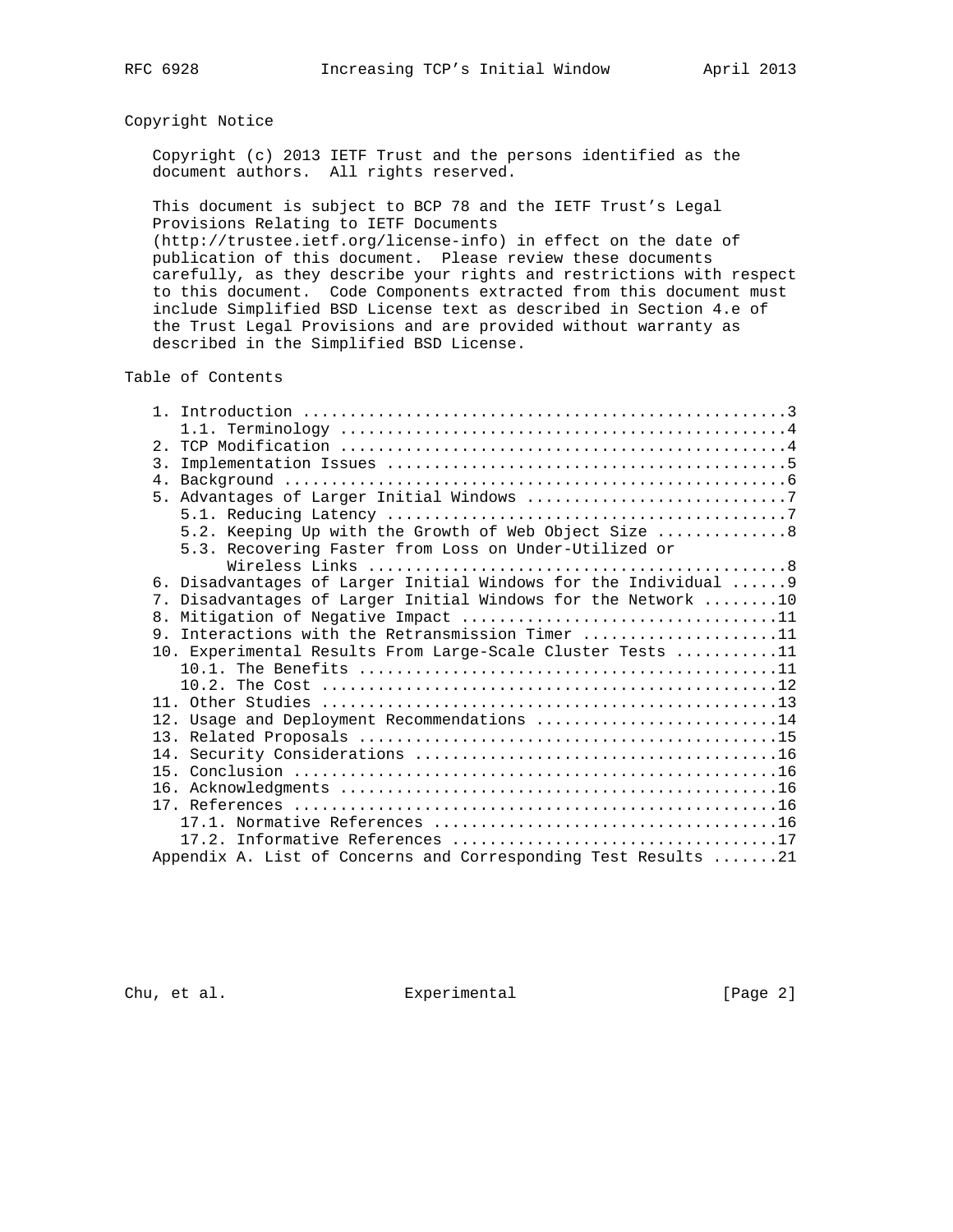# 1. Introduction

 This document proposes to raise the upper bound on TCP's initial window (IW) to 10 segments (maximum 14600 B). It is patterned after and borrows heavily from RFC 3390 [RFC3390] and earlier work in this area. Due to lingering concerns about possible side effects to other flows sharing the same network bottleneck, some of the recommendations are conditional on additional monitoring and evaluation.

 The primary argument in favor of raising IW follows from the evolving scale of the Internet. Ten segments are likely to fit into queue space available at any broadband access link, even when there are a reasonable number of concurrent connections.

 Lower speed links can be treated with environment-specific configurations, such that they can be protected from being overwhelmed by large initial window bursts without imposing a suboptimal initial window on the rest of the Internet.

 This document reviews the advantages and disadvantages of using a larger initial window and includes summaries of several large-scale experiments showing that an initial window of 10 segments (IW10) provides benefits across the board for a variety of bandwidth (BW), round-trip time (RTT), and bandwidth-delay product (BDP) classes. These results show significant benefits for increasing IW for users at much smaller data rates than had been previously anticipated. However, at initial windows larger than 10, the results are mixed. We believe that these mixed results are not intrinsic but are the consequence of various implementation artifacts, including overly aggressive applications employing many simultaneous connections.

 We recommend that all TCP implementations have a settable TCP IW parameter, as long as there is a reasonable effort to monitor for possible interactions with other Internet applications and services as described in Section 12. Furthermore, Section 10 details why 10 segments may be an appropriate value, and while that value may continue to rise in the future, this document does not include any supporting evidence for values of IW larger than 10.

 In addition, we introduce a minor revision to RFC 3390 and RFC 5681 [RFC5681] to eliminate resetting the initial window when the SYN or SYN/ACK is lost.

 The document closes with a discussion of the consensus from the TCPM working group on the near-term usage and deployment of IW10 in the Internet.

Chu, et al. Subsection Experimental Chu, et al. [Page 3]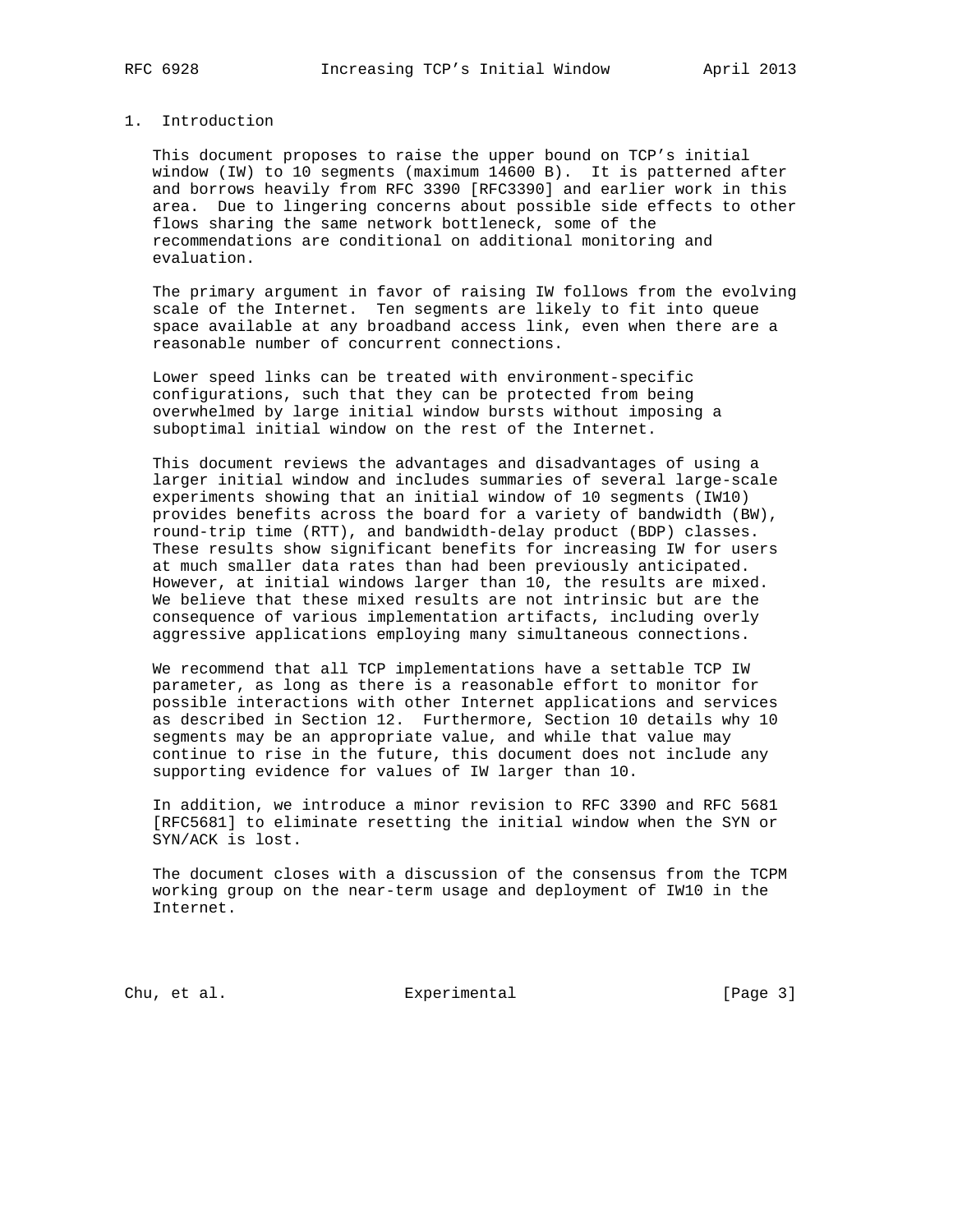A complementary set of slides for this proposal can be found at [CD10].

1.1. Terminology

 The key words "MUST", "MUST NOT", "REQUIRED", "SHALL", "SHALL NOT", "SHOULD", "SHOULD NOT", "RECOMMENDED", "MAY", and "OPTIONAL" in this document are to be interpreted as described in RFC 2119 [RFC2119].

2. TCP Modification

 This document proposes an increase in the permitted upper bound for TCP's initial window (IW) to 10 segments, depending on the maximum segment size (MSS). This increase is optional: a TCP MAY start with an initial window that is smaller than 10 segments.

More precisely, the upper bound for the initial window will be

min (10\*MSS, max (2\*MSS, 14600)) (1)

 This upper bound for the initial window size represents a change from RFC 3390 [RFC3390], which specified that the congestion window be initialized between 2 and 4 segments, depending on the MSS.

 This change applies to the initial window of the connection in the first round-trip time (RTT) of data transmission during or following the TCP three-way handshake. Neither the SYN/ACK nor its ACK in the three-way handshake should increase the initial window size.

 Note that all the test results described in this document were based on the regular Ethernet MTU of 1500 bytes. Future study of the effect of a different MTU may be needed to fully validate (1) above.

 Furthermore, RFC 3390 states (and RFC 5681 [RFC5681] has similar text):

 If the SYN or SYN/ACK is lost, the initial window used by a sender after a correctly transmitted SYN MUST be one segment consisting of MSS bytes.

 The proposed change to reduce the default retransmission timeout (RTO) to 1 second [RFC6298] increases the chance for spurious SYN or SYN/ACK retransmission, thus unnecessarily penalizing connections with RTT > 1 second if their initial window is reduced to 1 segment. For this reason, it is RECOMMENDED that implementations refrain from resetting the initial window to 1 segment, unless there have been more than one SYN or SYN/ACK retransmissions or true loss detection has been made.

Chu, et al. Superimental Experimental [Page 4]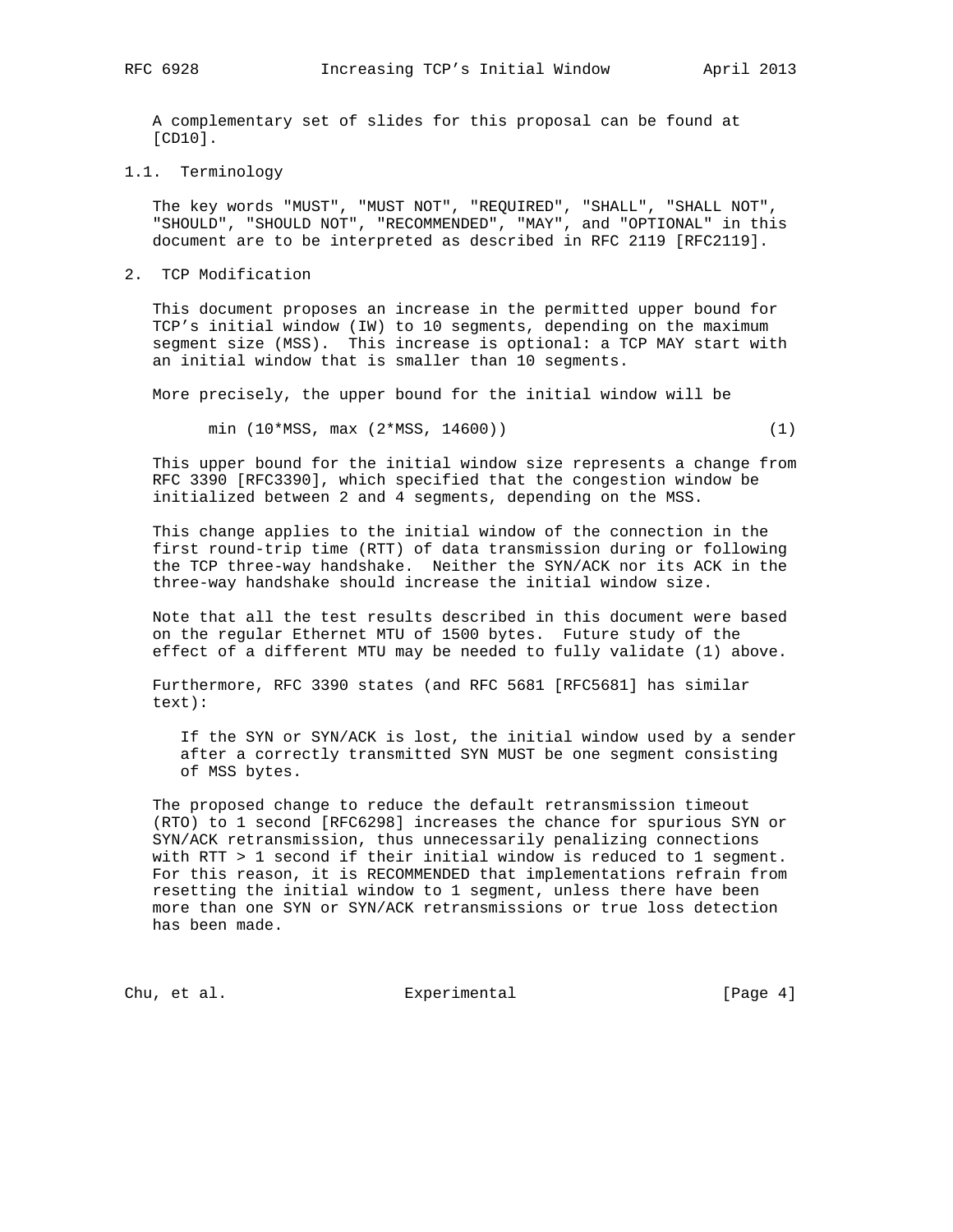TCP implementations use slow start in as many as three different ways: (1) to start a new connection (the initial window); (2) to restart transmission after a long idle period (the restart window); and (3) to restart transmission after a retransmit timeout (the loss window). The change specified in this document affects the value of the initial window. Optionally, a TCP MAY set the restart window to the minimum of the value used for the initial window and the current value of cwnd (in other words, using a larger value for the restart window should never increase the size of cwnd). These changes do NOT change the loss window, which must remain 1 segment of MSS bytes (to permit the lowest possible window size in the case of severe congestion).

 Furthermore, to limit any negative effect that a larger initial window may have on links with limited bandwidth or buffer space, implementations SHOULD fall back to RFC 3390 for the restart window (RW) if any packet loss is detected during either the initial window or a restart window, and more than 4 KB of data is sent. Implementations must also follow RFC 6298 [RFC6298] in order to avoid spurious RTO as described in Section 9.

3. Implementation Issues

 The HTTP 1.1 specification allows only two simultaneous connections per domain, while web browsers open more simultaneous TCP connections [Ste08], partly to circumvent the small initial window in order to speed up the loading of web pages as described above.

 When web browsers open simultaneous TCP connections to the same destination, they are working against TCP's congestion control mechanisms [FF99]. Combining this behavior with larger initial windows further increases the burstiness and unfairness to other traffic in the network. If a larger initial window causes harm to any other flows, then local application tuning will reveal that having fewer concurrent connections yields better performance for some users. Any content provider deploying IW10 in conjunction with content distributed across multiple domains is explicitly encouraged to perform measurement experiments to detect such problems, and to consider reducing the number of concurrent connections used to retrieve their content.

 Some implementations advertise a small initial receive window (Table 2 in [Duk10]), effectively limiting how much window a remote host may use. In order to realize the full benefit of the large initial window, implementations are encouraged to advertise an initial receive window of at least 10 segments, except for the circumstances where a larger initial window is deemed harmful. (See Section 8 below.)

Chu, et al. Superimental Experimental [Page 5]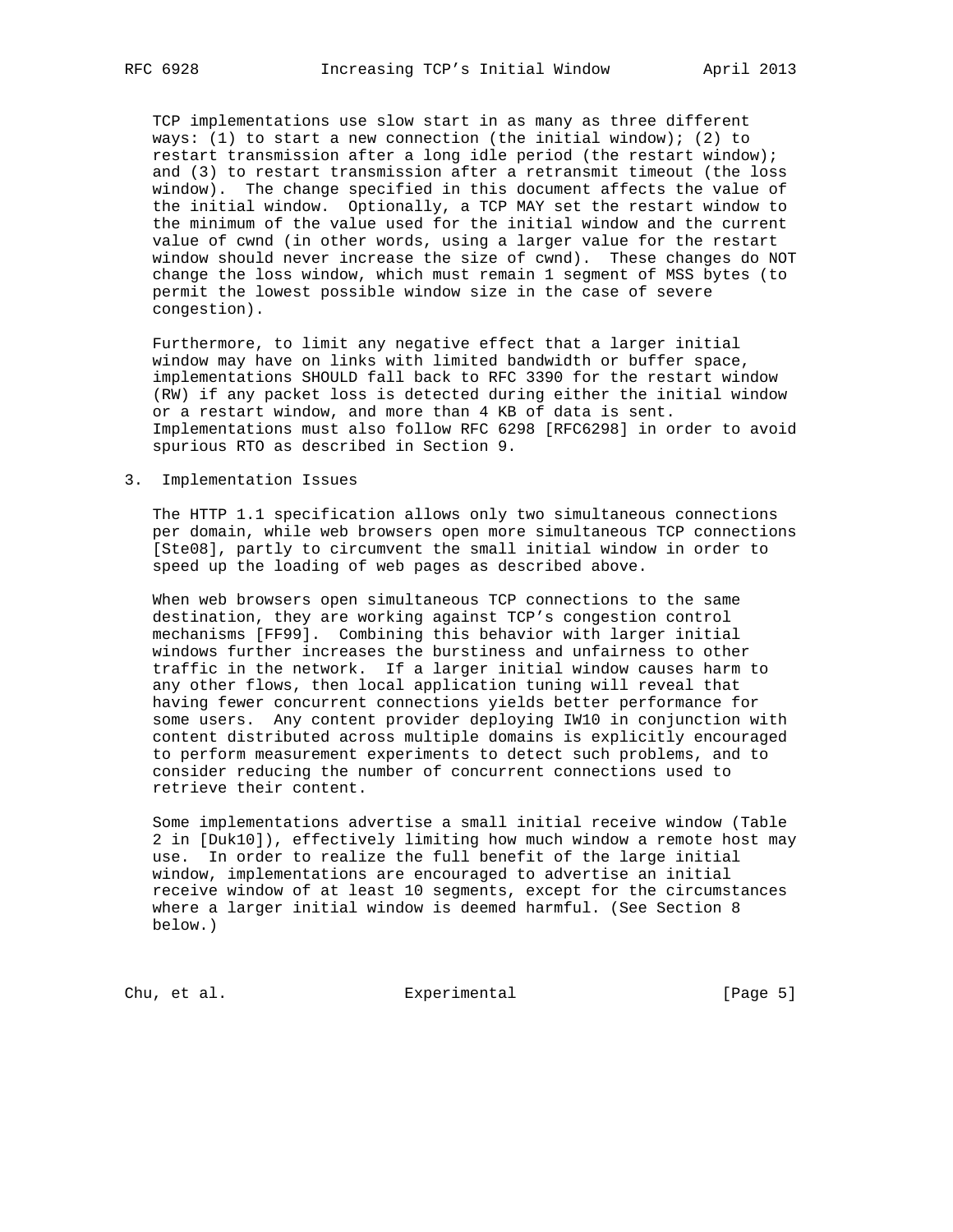The TCP Selective Acknowledgment (SACK) option [RFC2018] was thought to be required in order for the larger initial window to perform well. But measurements from both a testbed and live tests showed that IW=10 without the SACK option outperforms IW=3 with the SACK option [CW10].

## 4. Background

 The TCP congestion window was introduced as part of the congestion control algorithm by Van Jacobson in 1988 [Jac88]. The initial value of one segment was used as the starting point for newly established connections to probe the available bandwidth on the network.

 Today's Internet is dominated by web traffic running on top of short lived TCP connections [IOR2009]. The relatively small initial window has become a limiting factor for the performance of many web applications.

 The global Internet has continued to grow, both in speed and penetration. According to the latest report from Akamai [AKAM10], the global broadband (> 2 Mbps) adoption has surpassed 50%, propelling the average connection speed to reach 1.7 Mbps, while the narrowband (< 256 Kbps) usage has dropped to 5%. In contrast, TCP's initial window has remained 4 KB for a decade [RFC2414], corresponding to a bandwidth utilization of less than 200 Kbps per connection, assuming an RTT of 200 ms.

 A large proportion of flows on the Internet are short web transactions over TCP and complete before exiting TCP slow start. Speeding up the TCP flow startup phase, including circumventing the initial window limit, has been an area of active research (see [Sch08] and Section 3.4 of [RFC6077]). Numerous proposals exist [LAJW07] [RFC4782] [PRAKS02] [PK98]. Some require router support [RFC4782] [PK98], hence are not practical for the public Internet. Others suggested bold, but often radical ideas, likely requiring more years of research before standardization and deployment.

 In the mean time, applications have responded to TCP's "slow" start. Web sites use multiple subdomains [Bel10] to circumvent HTTP 1.1 regulation on two connections per physical host [RFC2616]. As of today, major web browsers open multiple connections to the same site (up to six connections per domain [Ste08] and the number is growing). This trend is to remedy HTTP serialized download to achieve parallelism and higher performance. But it also implies that today most access links are severely under-utilized, hence having multiple TCP connections improves performance most of the time. While raising the initial congestion window may cause congestion for certain users of these browsers, we argue that the browsers and other application

Chu, et al. Subsection Experimental Chu, et al. [Page 6]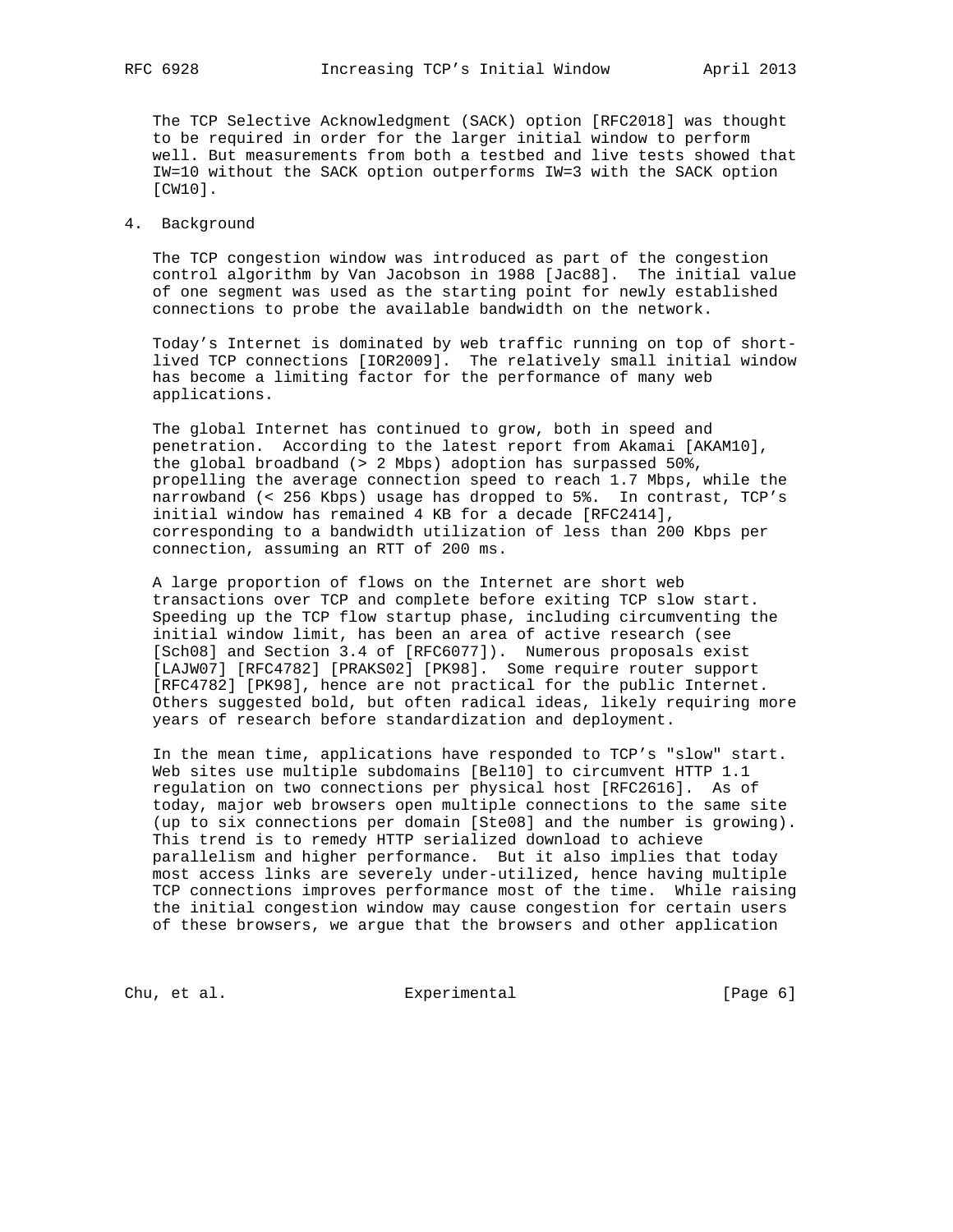need to respect HTTP 1.1 regulation and stop increasing the number of simultaneous TCP connections. We believe a modest increase of the initial window will help to stop this trend and provide the best interim solution to improve overall user performance and reduce the server, client, and network load.

 Note that persistent connections and pipelining are designed to address some of the above issues with HTTP [RFC2616]. Their presence does not diminish the need for a larger initial window, e.g., data from the Chrome browser shows that 35% of HTTP requests are made on new TCP connections. Our test data also shows significant latency reduction with the large initial window even in conjunction with these two HTTP features [Duk10].

 Also note that packet pacing has been suggested as a possible mechanism to avoid large bursts and their associated harm [VH97]. Pacing is not required in this proposal due to a strong preference for a simple solution. We suspect for packet bursts of a moderate size, packet pacing will not be necessary. This seems to be confirmed by our test results.

 More discussion of the increase in initial window, including the choice of 10 segments, can be found in [Duk10] and [CD10].

- 5. Advantages of Larger Initial Windows
- 5.1 Reducing Latency

 An increase of the initial window from 3 segments to 10 segments reduces the total transfer time for data sets greater than 4 KB by up to 4 round trips.

 The table below compares the number of round trips between IW=3 and IW=10 for different transfer sizes, assuming infinite bandwidth, no packet loss, and the standard delayed ACKs with large delayed-ACK timer.

Chu, et al. Experimental [Page 7]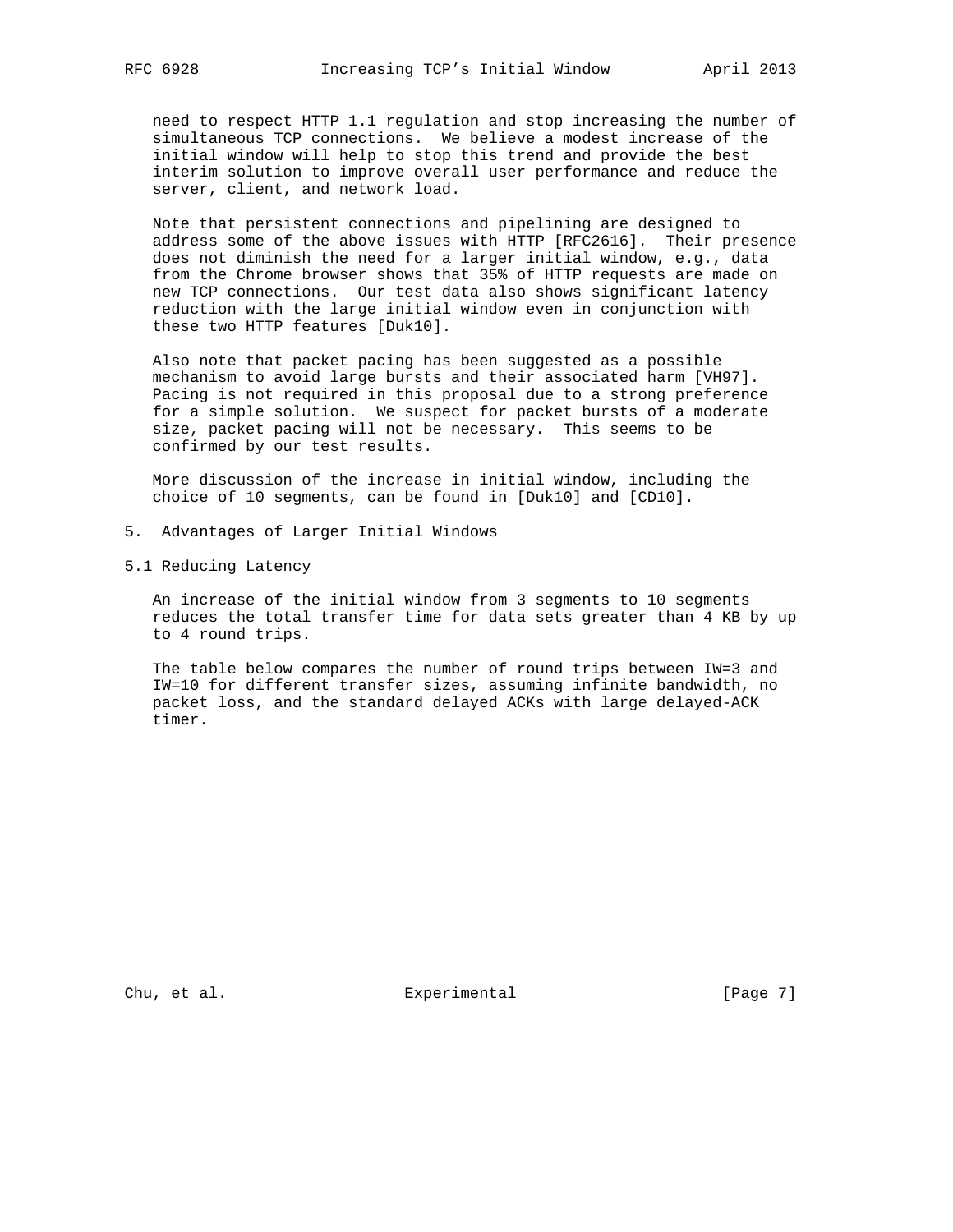| total segments $ $ IW=3 |   | $IW=10$ |
|-------------------------|---|---------|
| 3                       | 1 | 1       |
| 6                       | 2 |         |
| 10                      | 3 |         |
| 12                      | 3 | 2       |
| 21                      | 4 | 2       |
| 25                      | 5 | 2       |
| 33                      | 5 | 3       |
| 46                      | 6 | 3       |
| 51                      | 6 | 4       |
| 78                      | 7 | 4       |
| 79                      | 8 | 4       |
| 120                     | 8 | 5       |
| 127                     | 9 | 5       |

 For example, with the larger initial window, a transfer of 32 segments of data will require only 2 rather than 5 round trips to complete.

5.2. Keeping Up with the Growth of Web Object Size

 RFC 3390 stated that the main motivation for increasing the initial window to 4 KB was to speed up connections that only transmit a small amount of data, e.g., email and web. The majority of transfers back then were less than 4 KB and could be completed in a single RTT [All00].

 Since RFC 3390 was published, web objects have gotten significantly larger [Chu09] [RJ10]. Today only a small percentage of web objects (e.g., 10% of Google's search responses) can fit in the 4 KB initial window. The average HTTP response size of gmail.com, a highly scripted web site, is 8 KB (Figure 1 in [Duk10]). The average web page, including all static and dynamic scripted web objects on the page, has seen even greater growth in size [RJ10]. HTTP pipelining [RFC2616] and new web transport protocols such as SPDY [SPDY] allow multiple web objects to be sent in a single transaction, potentially benefiting from an even larger initial window in order to transfer an entire web page in a small number of round trips.

5.3. Recovering Faster from Loss on Under-Utilized or Wireless Links

 A greater-than-3-segment initial window increases the chance to recover packet loss through Fast Retransmit rather than the lengthy initial RTO [RFC5681]. This is because the fast retransmit algorithm requires three duplicate ACKs as an indication that a segment has

Chu, et al. Superimental Experimental [Page 8]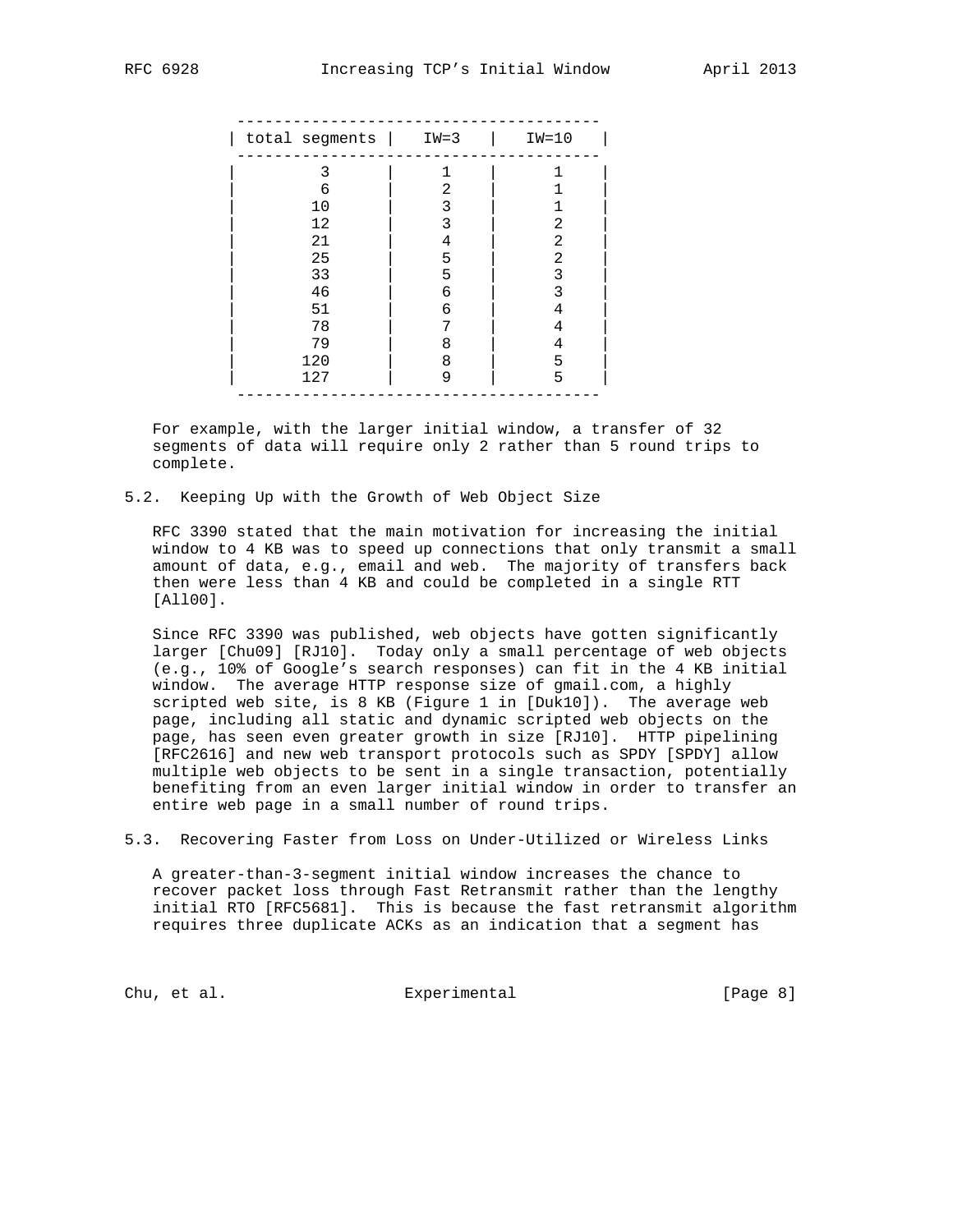been lost rather than reordered. While newer loss recovery techniques such as Limited Transmit [RFC3042] and Early Retransmit [RFC5827] have been proposed to help speeding up loss recovery from a smaller window, both algorithms can still benefit from the larger initial window because of a better chance to receive more ACKs.

6. Disadvantages of Larger Initial Windows for the Individual Connection

 The larger bursts from an increase in the initial window may cause buffer overrun and packet drop in routers with small buffers, or routers experiencing congestion. This could result in unnecessary retransmit timeouts. For a large-window connection that is able to recover without a retransmit timeout, this could result in an unnecessarily early transition from the slow-start to the congestion avoidance phase of the window increase algorithm.

 Premature segment drops are unlikely to occur in uncongested networks with sufficient buffering, or in moderately congested networks where the congested router uses active queue management (such as Random Early Detection [FJ93] [RFC2309] [RFC3150]).

 Insufficient buffering is more likely to exist in the access routers connecting slower links. A recent study of access router buffer size [DGHS07] reveals the majority of access routers provision enough buffer for 130 ms or longer, sufficient to cover a burst of more than 10 packets at 1 Mbps speed, but possibly not sufficient for browsers opening simultaneous connections.

 A testbed study [CW10] on the effect of the larger initial window with five simultaneously opened connections revealed that, even with limited buffer size on slow links, IW=10 still reduced the total latency of web transactions, although at the cost of higher packet drop rates as compared to IW=3.

 Some TCP connections will receive better performance with the larger initial window, even if the burstiness of the initial window results in premature segment drops. This will be true if (1) the TCP connection recovers from the segment drop without a retransmit timeout, and (2) the TCP connection is ultimately limited to a small congestion window by either network congestion or by the receiver's advertised window.

Chu, et al. Superimental Experimental [Page 9]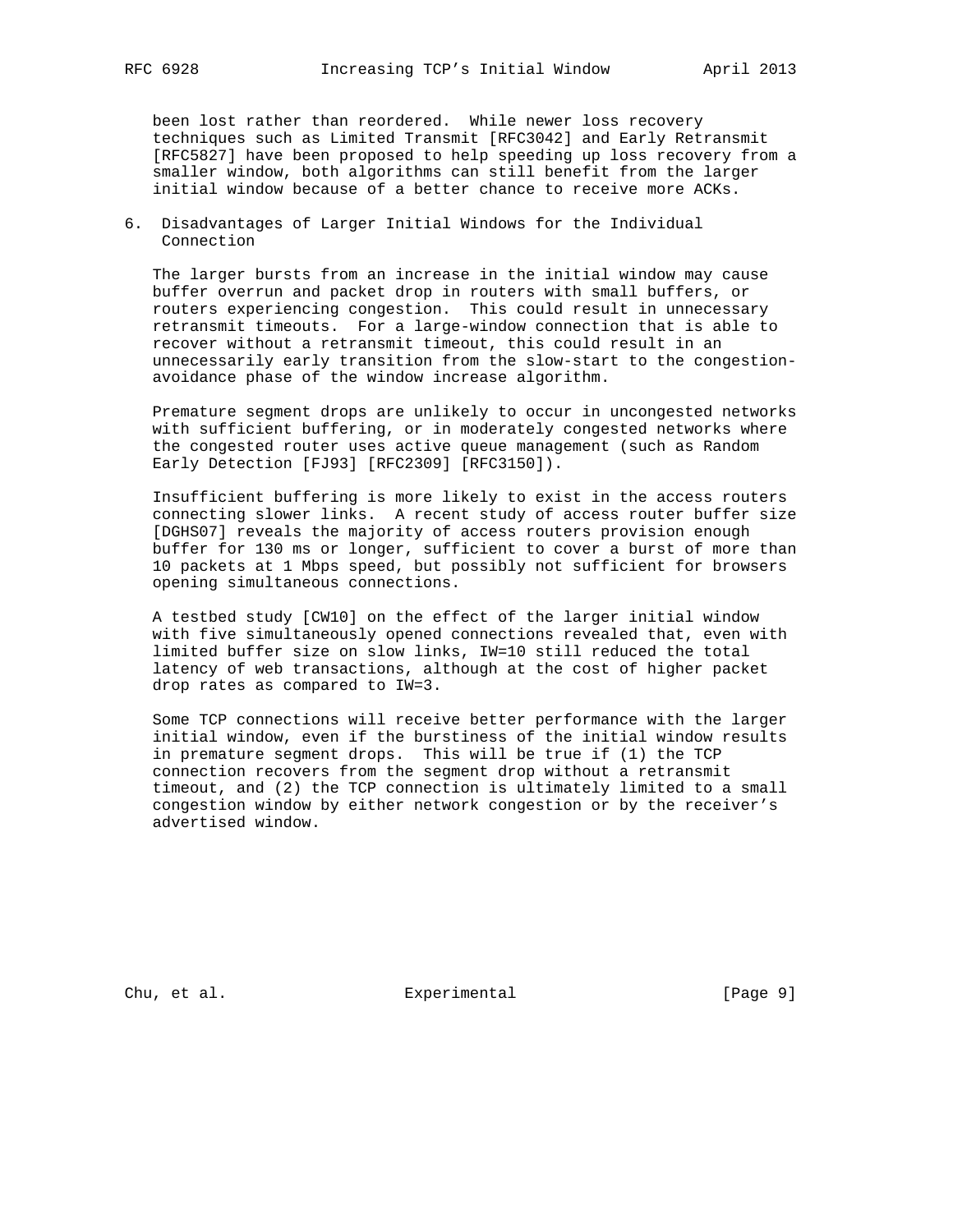# 7. Disadvantages of Larger Initial Windows for the Network

 An increase in the initial window may increase congestion in a network. However, since the increase is one time only (at the beginning of a connection), and the rest of TCP's congestion backoff mechanism remains in place, it's unlikely the increase by itself will render a network in a persistent state of congestion, or even congestion collapse. This seems to have been confirmed by the large scale web experiments described later.

 It should be noted that the above may not hold if applications open a large number of simultaneous connections.

 Until this proposal is widely deployed, a fairness issue may exist between flows adopting a larger initial window vs. flows that are compliant with RFC 3390. Although no severe unfairness has been detected on all the known tests so far, further study on this topic may be warranted.

Some of the discussions from RFC 3390 are still valid for IW=10.

 Moreover, it is worth noting that although TCP NewReno increases the chance of duplicate segments when trying to recover multiple packet losses from a large window, the wide support of the TCP Selective Acknowledgment (SACK) option [RFC2018] in all major OSes today should keep the volume of duplicate segments in check.

 Recent measurements [Get11] provide evidence of extremely large queues (in the order of one second or more) at access networks of the Internet. While a significant part of the buffer bloat is contributed by large downloads/uploads such as video files, emails with large attachments, backups and download of movies to disk, some of the problem is also caused by web browsing of image-heavy sites [Get11]. This queuing delay is generally considered harmful for responsiveness of latency-sensitive traffic such as DNS queries, Address Resolution Protocol (ARP), DHCP, Voice over IP (VoIP), and gaming. IW=10 can exacerbate this problem when doing short downloads, such as web browsing [Get11-1]. The mitigations proposed for the broader problem of buffer bloating are also applicable in this case, such as the use of Explicit Congestion Notification (ECN), Active Queue Management (AQM) schemes [CoDel], and traffic classification (QoS).

Chu, et al. Superimental Experimental [Page 10]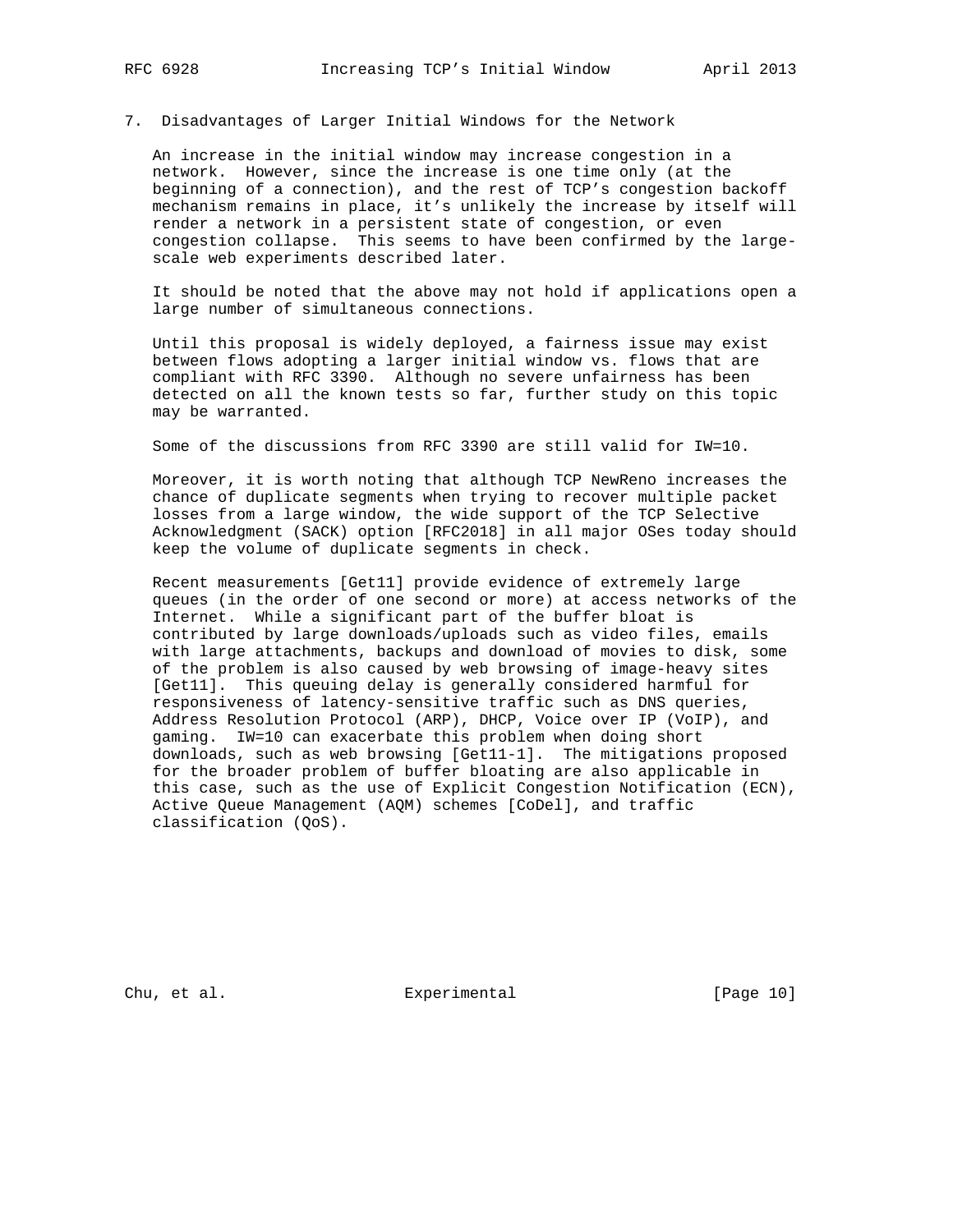8. Mitigation of Negative Impact

 Much of the negative impact from an increase in the initial window is likely to be felt by users behind slow links with limited buffers. The negative impact can be mitigated by hosts directly connected to a low-speed link advertising an initial receive window smaller than 10 segments. This can be achieved either through manual configuration by the users or through the host stack auto-detecting the low bandwidth links.

 Additional suggestions to improve the end-to-end performance of slow links can be found in RFC 3150 [RFC3150].

9. Interactions with the Retransmission Timer

 A large initial window increases the chance of spurious RTO on a low bandwidth path, because the packet transmission time will dominate the round-trip time. To minimize spurious retransmissions, implementations MUST follow RFC 6298 [RFC6298] to restart the retransmission timer with the current value of RTO for each ACK received that acknowledges new data.

For a more detailed discussion, see RFC 3390, Section 6.

10. Experimental Results From Large-Scale Cluster Tests

 In this section, we summarize our findings from large-scale Internet experiments with an initial window of 10 segments conducted via Google's front-end infrastructure serving a diverse set of applications. We present results from two data centers, each chosen because of the specific characteristics of subnets served: AvgDC has connection bandwidths closer to the worldwide average reported in [AKAM10], with a median connection speed of about 1.7 Mbps; SlowDC has a larger proportion of traffic from slow-bandwidth subnets with nearly 20% of traffic from connections below 100 Kbps; and a third was below 256 Kbps.

 Guided by measurements data, we answer two key questions: what is the latency benefit when TCP connections start with a higher initial window, and on the flip side, what is the cost?

# 10.1. The Benefits

 The average web search latency improvement over all responses in AvgDC is 11.7% (68 ms) and 8.7% (72 ms) in SlowDC. We further analyzed the data based on traffic characteristics and subnet properties such as bandwidth (BW), round-trip time (RTT), and bandwidth-delay product (BDP). The average response latency improved

Chu, et al. Experimental [Page 11]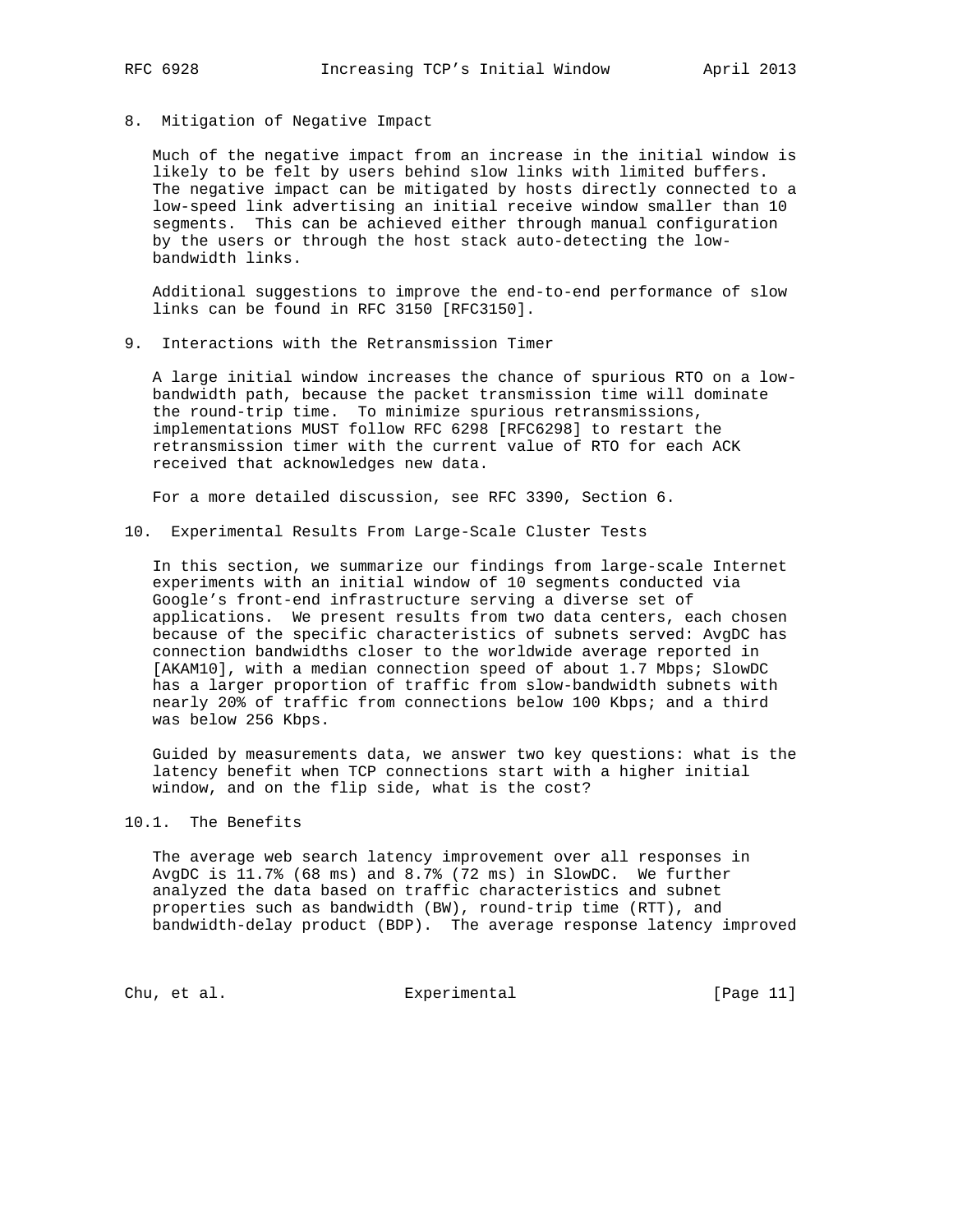across the board for a variety of subnets with the largest benefits of over 20% from high RTT and high BDP networks, wherein most responses can fit within the pipe. Correspondingly, responses from low RTT paths experienced the smallest improvements -- about 5%.

 Contrary to what we expected, responses from low-bandwidth subnets experienced the best latency improvements (between 10-20%) in the 0-56 Kbps and 56-256 Kbps buckets. We speculate low-BW networks observe improved latency for two plausible reasons: 1) fewer slow start rounds: unlike many large-BW networks, low-BW subnets with dial-up modems have inherently large RTTs; and 2) faster loss recovery: an initial window larger than 3 segments increases the chances of a lost packet to be recovered through Fast Retransmit as opposed to a lengthy RTO.

 Responses of different sizes benefited to varying degrees; those larger than 3 segments naturally demonstrated larger improvements, because they finished in fewer rounds in slow start as compared to the baseline. In our experiments, response sizes less than or equal to 3 segments also demonstrated small latency benefits.

 To find out how individual subnets performed, we analyzed average latency at a /24 subnet level (an approximation to a user base that is offered similar set of services by a common ISP). We find that, even at the subnet granularity, latency improved at all quantiles ranging from 5-11%.

#### 10.2. The Cost

 To quantify the cost of raising the initial window, we analyzed the data specifically for subnets with low bandwidth and BDP, retransmission rates for different kinds of applications, as well as latency for applications operating with multiple concurrent TCP connections. From our measurements, we found no evidence of negative latency impacts that correlate to BW or BDP alone, but in fact both kinds of subnets demonstrated latency improvements across averages and quantiles.

 As expected, the retransmission rate increased modestly when operating with larger initial congestion window. The overall increase in AvgDC is 0.3% (from 1.98% to 2.29%) and in SlowDC is 0.7% (from 3.54% to 4.21%). In our investigation, with the exception of one application, the larger window resulted in a retransmission increase of less than 0.5% for services in the AvgDC. The exception is the Maps application that operates with multiple concurrent TCP connections, which increased its retransmission rate by 0.9% in AvgDC and 1.85% in SlowDC (from 3.94% to 5.79%).

Chu, et al. Experimental [Page 12]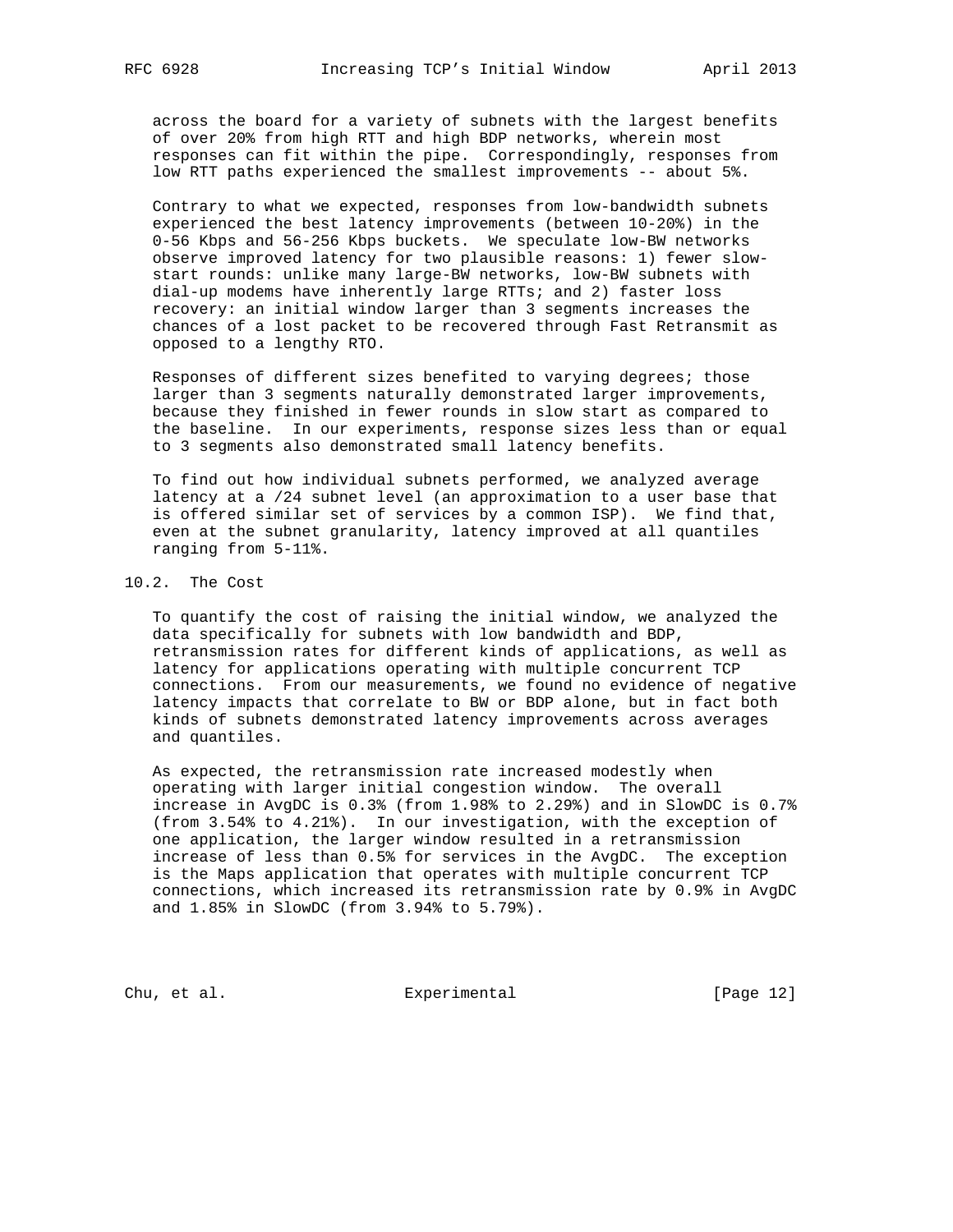In our experiments, the percentage of traffic experiencing retransmissions did not increase significantly, e.g., 90% of web search and maps experienced zero retransmission in SlowDC (percentages are higher for AvgDC); a break up of retransmissions by percentiles indicate that most increases come from the portion of traffic already experiencing retransmissions in the baseline with initial window of 3 segments.

 One of the worst-case scenarios where latency can be adversely impacted due to bottleneck buffer overflow is represented by traffic patterns from applications using multiple concurrent TCP connections, all operating with a large initial window. Our investigation shows that such a traffic pattern has not been a problem in AvgDC where all these applications, specifically maps and image thumbnails, demonstrated improved latencies varying from 2-20%. In the case of SlowDC, while these applications continued showing a latency improvement in the mean, their latencies in higher quantiles (96 and above for maps) indicated instances where latency with larger window is worse than the baseline, e.g., the 99% latency for maps has increased by 2.3% (80 ms) when compared to the baseline. There is no evidence from our measurements that such a cost on latency is a result of subnet bandwidth alone. Although we have no way of knowing from our data, we conjecture that the amount of buffering at bottleneck links plays a key role in the performance of these applications.

 Further details on our experiments and analysis can be found in [Duk10] and [DCCM10].

11. Other Studies

 Besides the large-scale Internet experiments described above, a number of other studies have been conducted on the effects of IW10 in various environments. These tests were summarized below, with more discussion in Appendix A.

 A complete list of tests conducted, with their results and related studies, can be found at the [IW10] link.

- 1. [Sch08] described an earlier evaluation of various Fast Startup approaches, including the "Initial-Start" of 10 MSS.
- 2. [DCCM10] presented the result from Google's large-scale IW10 experiments, with a focus on areas with highly multiplexed links or limited broadband deployment such as Africa and South America.

Chu, et al. Experimental [Page 13]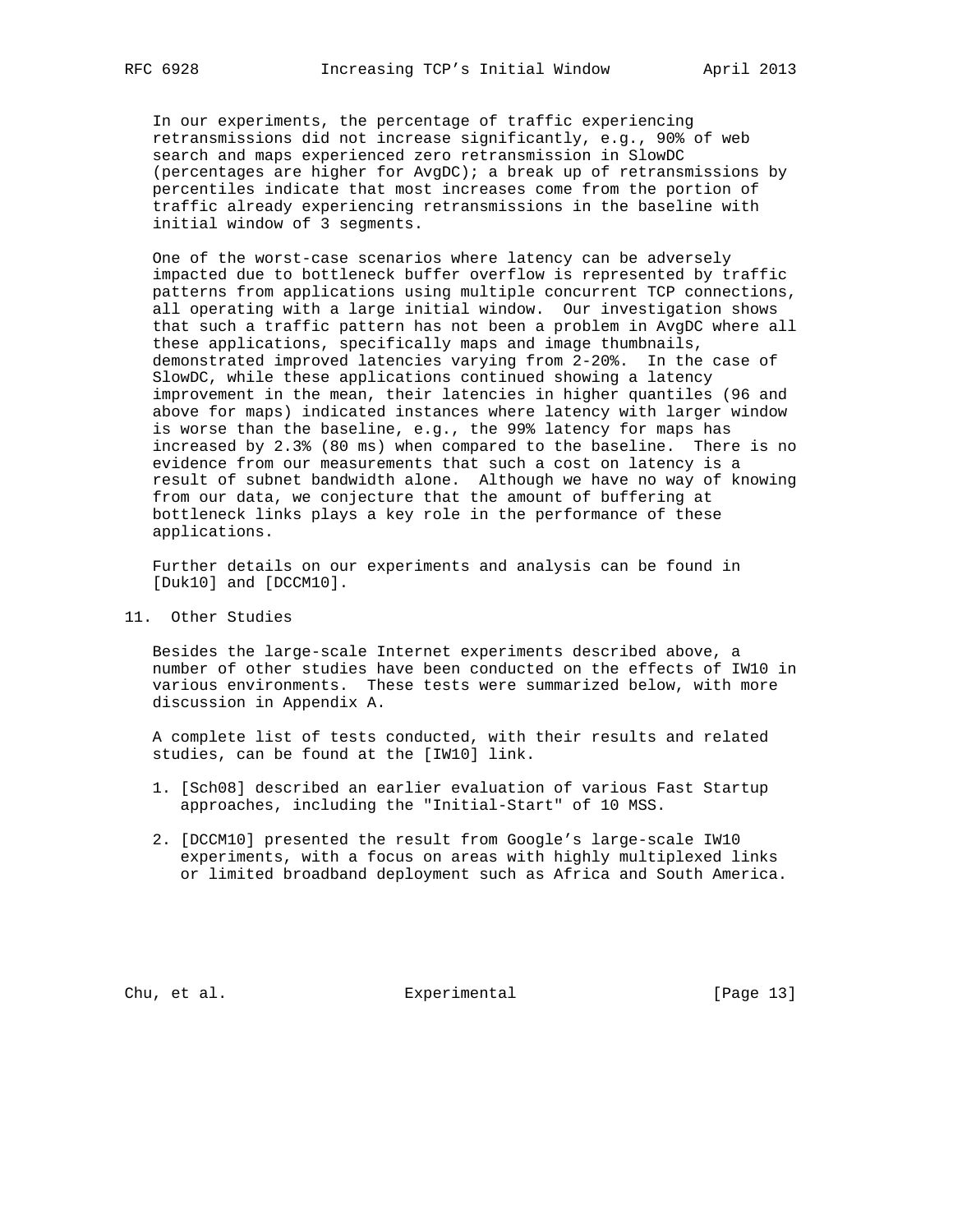- 3. [CW10] contained a testbed study on IW10 performance over slow links. It also studied how short flows with a larger initial window might affect the throughput performance of other coexisting, long-lived, bulk data transfers.
- 4. [Sch11] compared IW10 against a number of other fast startup schemes, and concluded that IW10 works rather well and is also quite fair.
- 5. [JNDK10] and later [JNDK10-1] studied the effect of IW10 over cellular networks.
- 6. [AERG11] studied the effect of larger sizes of initial congestion windows, among other things, on end users' page load time from Yahoo!'s Content Delivery Network.
- 12. Usage and Deployment Recommendations

 Further experiments are required before a larger initial window shall be enabled by default in the Internet. The existing measurement results indicate that this does not cause significant harm to other traffic. However, widespread use in the Internet could reveal issues not known yet, e.g., regarding fairness or impact on latency sensitive traffic such as VoIP.

 Therefore, special care is needed when using this experimental TCP extension, in particular on large-scale systems originating a significant amount of Internet traffic or on large numbers of individual consumer-level systems that have similar aggregate impact. Anyone (stack vendors, network administrators, etc.) turning on a larger initial window SHOULD ensure that the performance is monitored before and after that change. Key metrics to monitor are the rate of packet losses, ECN marking, and segment retransmissions during the initial burst. The sender SHOULD cache such information about connection setups using an initial window larger than allowed by RFC 3390, and new connections SHOULD fall back to the initial window allowed by RFC 3390 if there is evidence of performance issues. Further experiments are needed on the design of such a cache and corresponding heuristics.

 Other relevant metrics that may indicate a need to reduce the IW include an increased overall percentage of packet loss or segment retransmissions as well as application-level metrics such as reduced data transfer completion times or impaired media quality.

 It is important also to take into account hosts that do not implement a larger initial window. Furthermore, any deployment of IW10 should be aware that there are potential side effects to real-time traffic

Chu, et al. Experimental [Page 14]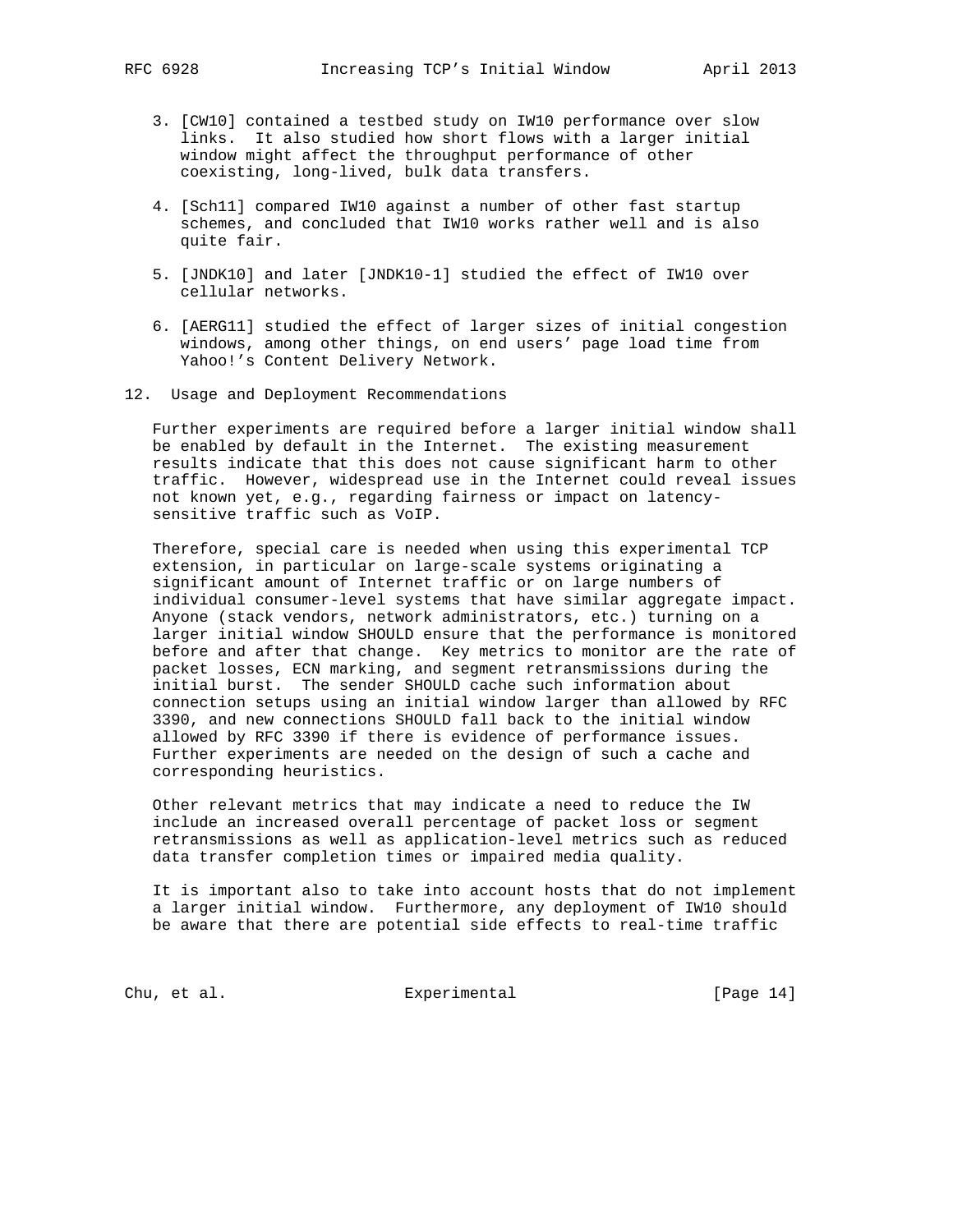(such as VoIP). If users observe any significant deterioration of performance, they SHOULD fall back to an initial window as allowed by RFC 3390 for safety reasons. An increased initial window MUST NOT be turned on by default on systems without such monitoring capabilities.

 The IETF TCPM working group is very much interested in further reports from experiments with this specification and encourages the publication of such measurement data. By now, there are no adequate studies available that either prove or do not prove the impact of IW10 to real-time traffic. Further experimentation in this direction is encouraged.

 If no significant harm is reported, a follow-up document may revisit the question on whether a larger initial window can be safely used by default in all Internet hosts. Resolution of these experiments and tighter specifications of the suggestions here might be grounds for a future Standards Track document on the same topic.

 It is recognized that if IW10 is causing harm to other traffic, that this may not be readily apparent to the software on the hosts using IW10. In some cases, a local system or network administrator may be able to detect this and to selectively disable IW10. In the general case, however, since the harm may occur on a remote network to other cross-traffic, there may be no good way at all for this to be detected or corrected. Current experience and analysis does not indicate whether this is a real issue, beyond a hypothetical one. As use of IW10 becomes more prevalent, monitoring and analysis of flows throughout the network will be needed to assess the impact across the spectrum of scenarios found on the real Internet.

## 13. Related Proposals

 Two other proposals [All10] [Tou12] have been published to raise TCP's initial window size over a large timescale. Both aim at reducing the uncertain impact of a larger initial window at an Internet-wide scale. Moreover, [Tou12] seeks an algorithm to automate the adjustment of IW safely over a long period.

 Although a modest, static increase of IW to 10 may address the near term need for better web performance, much work is needed from the TCP research community to find a long-term solution to the TCP flow startup problem.

Chu, et al. Subsection Experimental Chu, et al. [Page 15]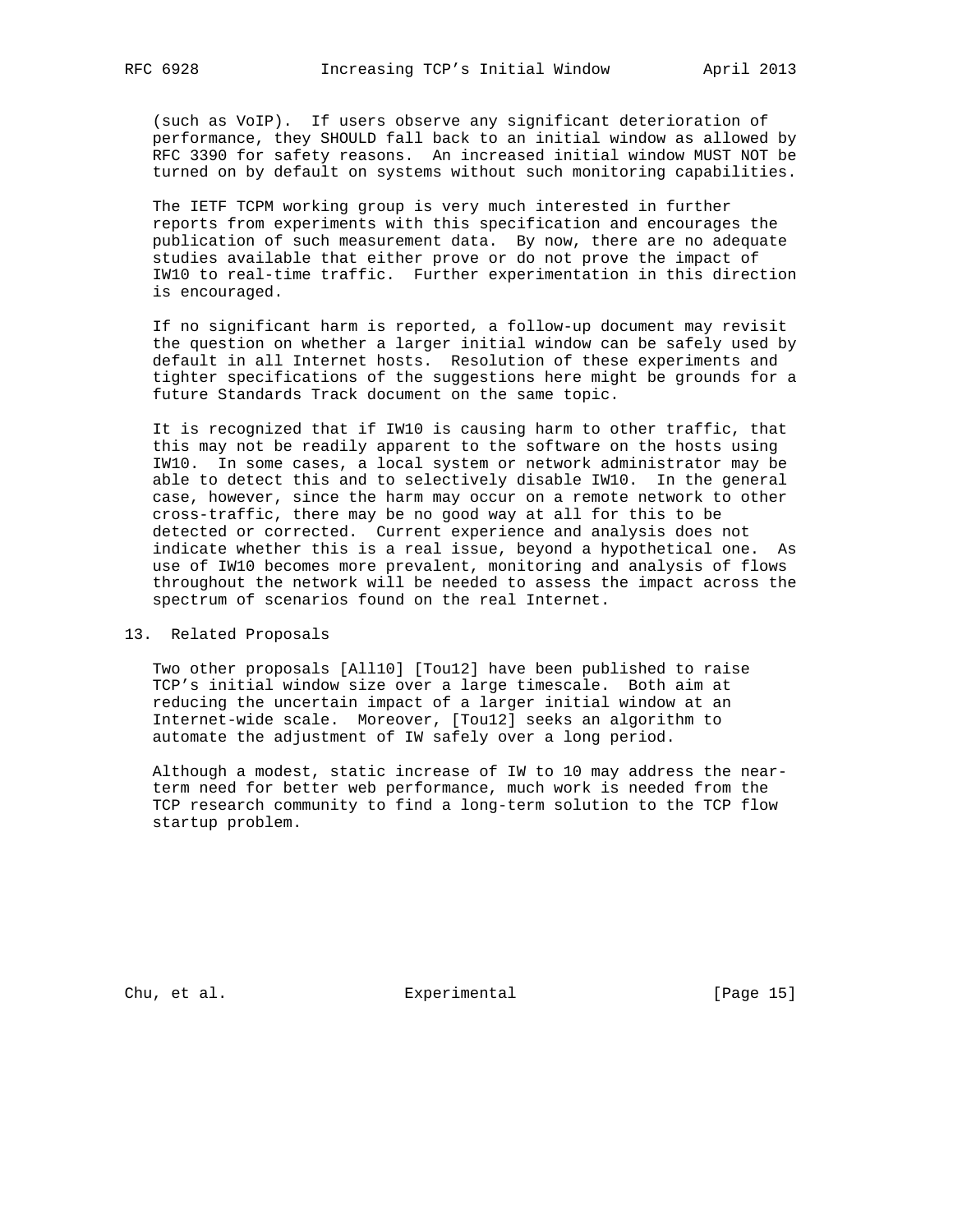#### 14. Security Considerations

 This document discusses the initial congestion window permitted for TCP connections. Although changing this value may cause more packet loss, it is highly unlikely to lead to a persistent state of network congestion or even a congestion collapse. Hence, it does not raise any known new security issues with TCP.

#### 15. Conclusion

 This document suggests a simple change to TCP that will reduce the application latency over short-lived TCP connections or links with long RTTs (saving several RTTs during the initial slow-start phase) with little or no negative impact over other flows. Extensive tests have been conducted through both testbeds and large data centers with most results showing improved latency with only a small increase in the packet retransmission rate. Based on these results, we believe a modest increase of IW to 10 is the best solution for the near-term deployment, while scaling IW over the long run remains a challenge for the TCP research community.

## 16. Acknowledgments

 Many people at Google have helped to make the set of large-scale tests possible. We would especially like to acknowledge Amit Agarwal, Tom Herbert, Arvind Jain, and Tiziana Refice for their major contributions.

## 17. References

#### 17.1. Normative References

- [RFC2018] Mathis, M., Mahdavi, J., Floyd, S., and A. Romanow, "TCP Selective Acknowledgment Options", RFC 2018, October 1996.
- [RFC2119] Bradner, S., "Key words for use in RFCs to Indicate Requirement Levels", BCP 14, RFC 2119, March 1997.
- [RFC2616] Fielding, R., Gettys, J., Mogul, J., Frystyk, H., Masinter, L., Leach, P., and T. Berners-Lee, "Hypertext Transfer Protocol -- HTTP/1.1", RFC 2616, June 1999.
- [RFC3390] Allman, M., Floyd, S., and C. Partridge, "Increasing TCP's Initial Window", RFC 3390, October 2002.
- [RFC5681] Allman, M., Paxson, V., and E. Blanton, "TCP Congestion Control", RFC 5681, September 2009.

Chu, et al. Superimental Experimental [Page 16]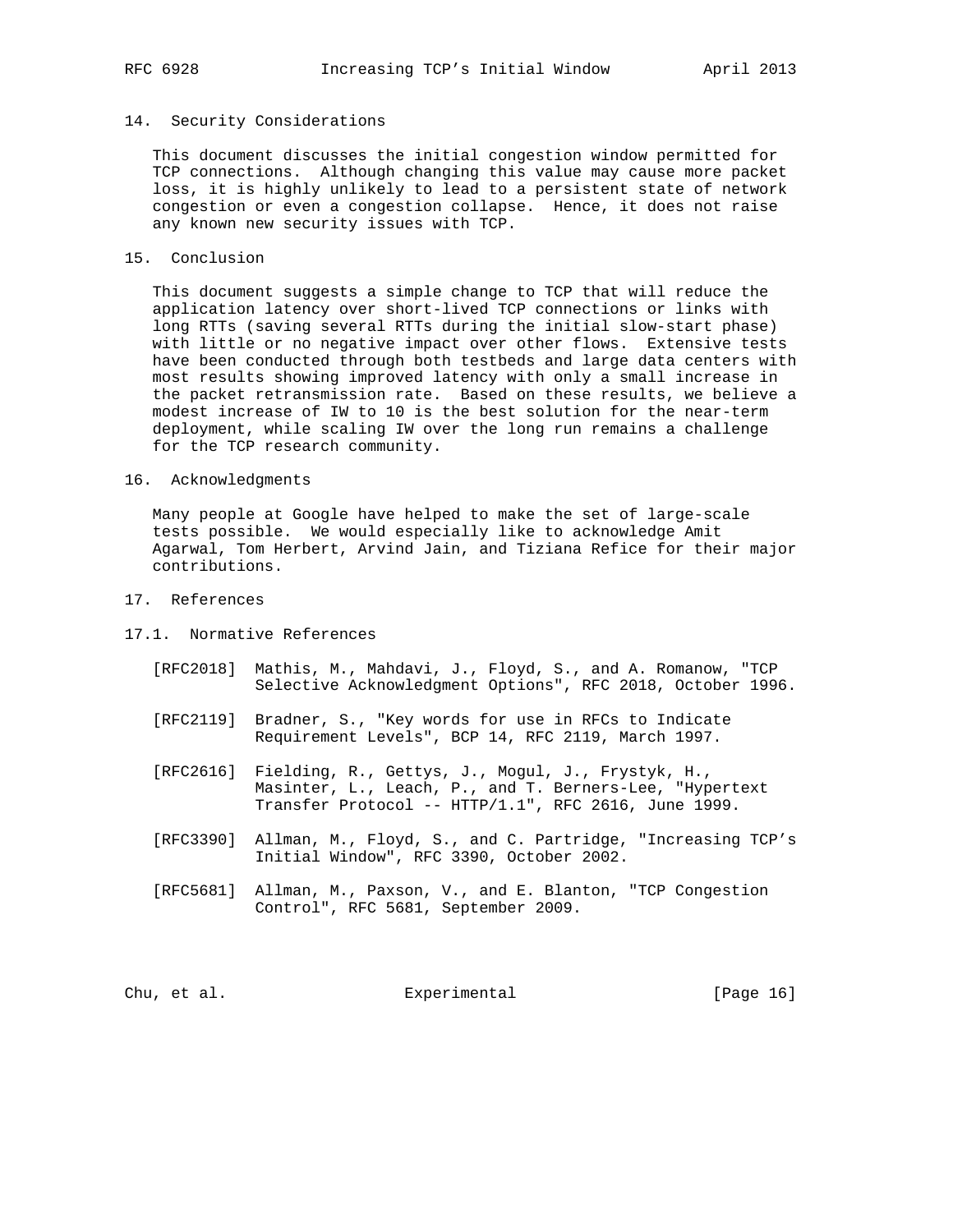- [RFC5827] Allman, M., Avrachenkov, K., Ayesta, U., Blanton, J., and P. Hurtig, "Early Retransmit for TCP and Stream Control Transmission Protocol (SCTP)", RFC 5827, May 2010.
- [RFC6298] Paxson, V., Allman, M., Chu, J., and M. Sargent, "Computing TCP's Retransmission Timer", RFC 6298, June 2011.
- 17.2. Informative References
	- [AKAM10] Akamai Technologies, Inc., "The State of the Internet, 3rd Quarter 2009", January 2010, <http://www.akamai.com/html/ about/press/releases/2010/press\_011310\_1.html>.
	- [AERG11] Al-Fares, M., Elmeleegy, K., Reed, B., and I. Gashinsky, "Overclocking the Yahoo! CDN for Faster Web Page Loads", Internet Measurement Conference, November 2011.
	- [All00] Allman, M., "A Web Server's View of the Transport Layer", ACM Computer Communication Review, 30(5), October 2000.
	- [All10] Allman, M., "Initial Congestion Window Specification", Work in Progress, November 2010.
	- [Bel10] Belshe, M., "A Client-Side Argument For Changing TCP Slow Start", January 2010, <http://sites.google.com/a/chromium.org/dev/spdy/ An\_Argument\_For\_Changing\_TCP\_Slow\_Start.pdf>.
	- [CD10] Chu, J. and N. Dukkipati, "Increasing TCP's Initial Window", presented to the IRTF ICCRG and IETF TCPM working group meetings, IETF 77, March 2010, <http://www.ietf.org/ proceedings/77/slides/tcpm-4.pdf>.
	- [Chu09] Chu, J., "Tuning TCP Parameters for the 21st Century", presented to TCPM working group meeting, IETF 75, July 2009. <http://www.ietf.org/proceedings/75/slides/tcpm-1>.
	- [CoDel] Nichols, K. and V. Jacobson, "Controlling Queue Delay", ACM QUEUE, May 6, 2012.
	- [CW10] Chu, J. and Wang, Y., "A Testbed Study on IW10 vs IW3", presented to the TCPM working group meeting, IETF 79, November 2010, <http://www.ietf.org/proceedings/79/slides/tcpm-0>.

Chu, et al. Experimental [Page 17]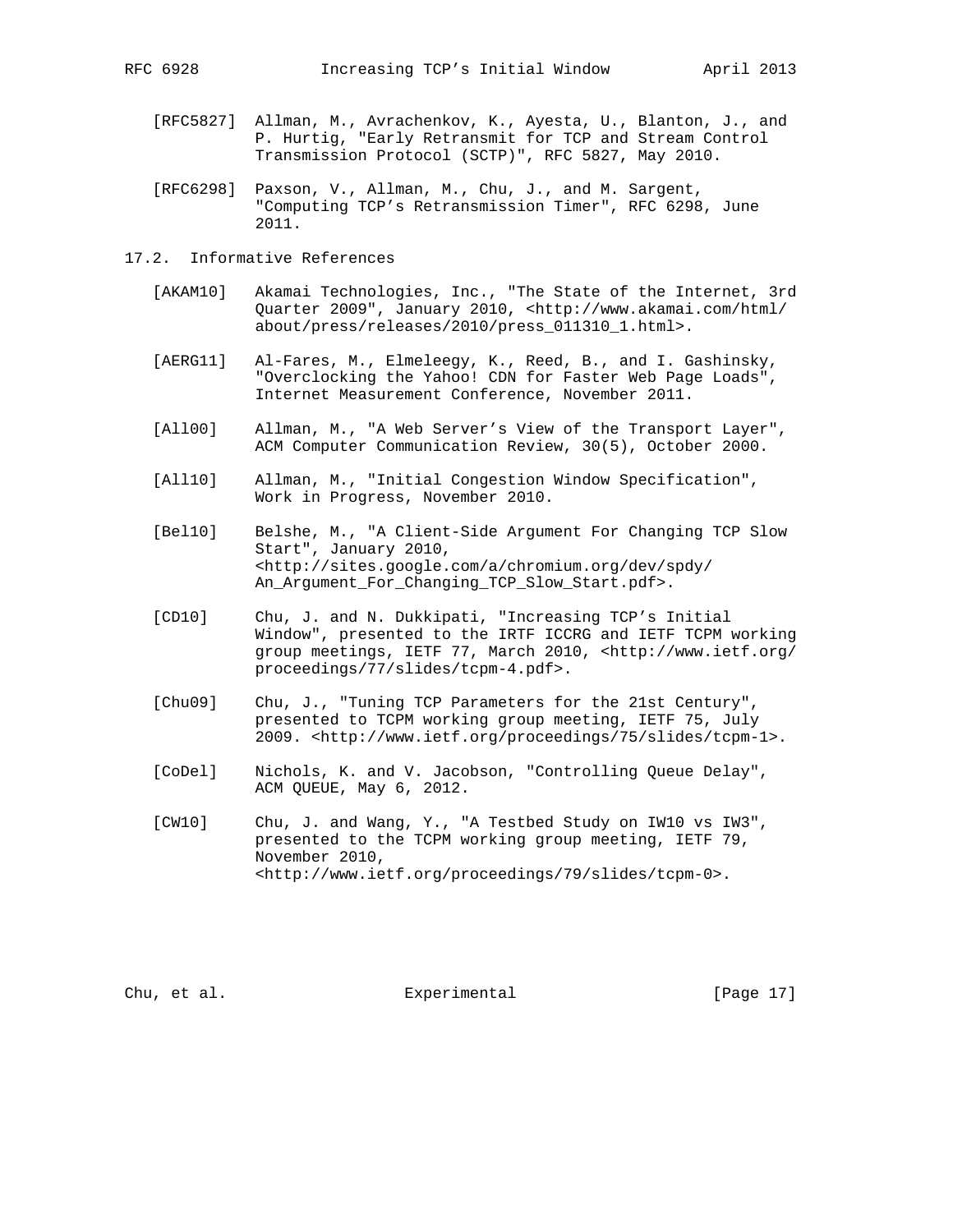- [DCCM10] Dukkipati, D., Cheng, Y., Chu, J., and M. Mathis, "Increasing TCP initial window", presented to the IRTF ICCRG meeting, IETF 78, July 2010, <http://www.ietf.org/proceedings/78/slides/iccrg-3.pdf>.
- [DGHS07] Dischinger, M., Gummadi, K., Haeberlen, A., and S. Saroiu, "Characterizing Residential Broadband Networks", Internet Measurement Conference, October 24-26, 2007.
- [Duk10] Dukkipati, N., Refice, T., Cheng, Y., Chu, J., Sutin, N., Agarwal, A., Herbert, T., and J. Arvind, "An Argument for Increasing TCP's Initial Congestion Window", ACM SIGCOMM Computer Communications Review, vol. 40 (2010), pp. 27-33. July 2010.
- [FF99] Floyd, S., and K. Fall, "Promoting the Use of End-to-End Congestion Control in the Internet", IEEE/ACM Transactions on Networking, August 1999.
- [FJ93] Floyd, S. and V. Jacobson, "Random Early Detection gateways for Congestion Avoidance", IEEE/ACM Transactions on Networking, V.1 N.4, August 1993, p. 397-413.
- [Get11] Gettys, J., "Bufferbloat: Dark buffers in the Internet", presented to the TSV Area meeting, IETF 80, March 2011, <http://www.ietf.org/proceedings/80/slides/tsvarea-1.pdf>.
- [Get11-1] Gettys, J., "IW10 Considered Harmful", Work in Progress, August 2011.
- [IOR2009] Labovitz, C., Iekel-Johnson, S., McPherson, D., Oberheide, J. Jahanian, F., and M. Karir, "Atlas Internet Observatory 2009 Annual Report", 47th NANOG Conference, October 2009.
- [IW10] "TCP IW10 links", January 2012, <http://code.google.com/speed/protocols/tcpm-IW10.html>.
- [Jac88] Jacobson, V., "Congestion Avoidance and Control", Computer Communication Review, vol. 18, no. 4, pp. 314-329, Aug. 1988.
- [JNDK10] Jarvinen, I., Nyrhinen. A., Ding, A., and M. Kojo, "A Simulation Study on Increasing TCP's IW", presented to the IRTF ICCRG meeting, IETF 78, July 2010, <http://www.ietf.org/proceedings/78/slides/iccrg-7.pdf>.

Chu, et al. Experimental [Page 18]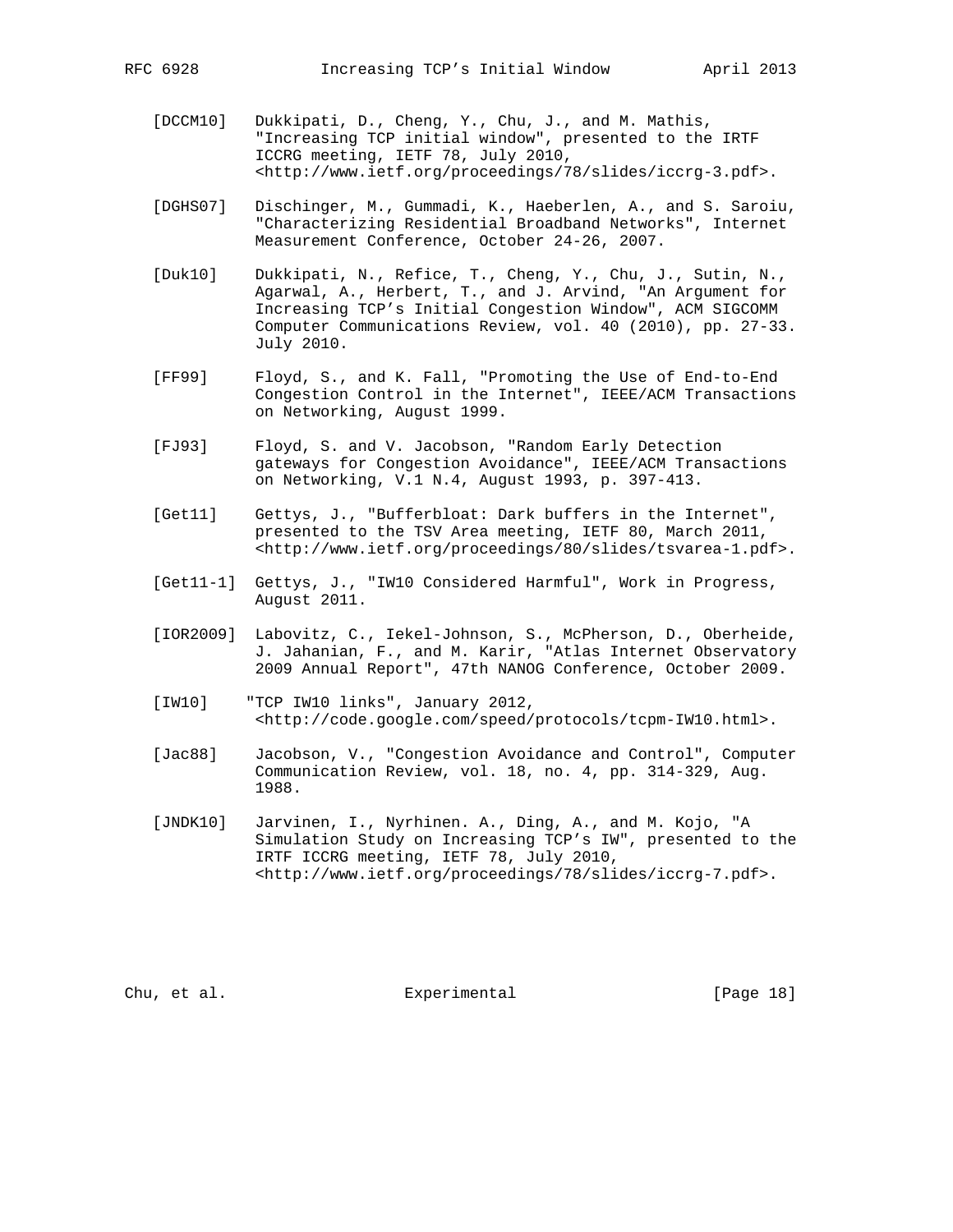- [JNDK10-1] Jarvinen, I., Nyrhinen. A., Ding, A., and M. Kojo, "Effect of IW and Initial RTO changes", presented to the TCPM working group meeting, IETF 79, November 2010, <http://www.ietf.org/proceedings/79/slides/tcpm-1.pdf>.
	- [LAJW07] Liu, D., Allman, M., Jin, S., and L. Wang, "Congestion Control Without a Startup Phase", Protocols for Fast, Long Distance Networks (PFLDnet) Workshop, February 2007, <http://www.icir.org/mallman/papers/ jumpstart-pfldnet07.pdf>.
	- [PK98] Padmanabhan V.N. and R. Katz, "TCP Fast Start: A technique for speeding up web transfers", in Proceedings of IEEE Globecom '98 Internet Mini-Conference, 1998.
	- [PRAKS02] Partridge, C., Rockwell, D., Allman, M., Krishnan, R., and J. Sterbenz, "A Swifter Start for TCP", Technical Report No. 8339, BBN Technologies, March 2002.
	- [RFC2309] Braden, B., Clark, D., Crowcroft, J., Davie, B., Deering, S., Estrin, D., Floyd, S., Jacobson, V., Minshall, G., Partridge, C., Peterson, L., Ramakrishnan, K., Shenker, S., Wroclawski, J., and L. Zhang, "Recommendations on Queue Management and Congestion Avoidance in the Internet", RFC 2309, April 1998.
	- [RFC2414] Allman, M., Floyd, S., and C. Partridge, "Increasing TCP's Initial Window", RFC 2414, September 1998.
	- [RFC3042] Allman, M., Balakrishnan, H., and S. Floyd, "Enhancing TCP's Loss Recovery Using Limited Transmit", RFC 3042, January 2001.
	- [RFC3150] Dawkins, S., Montenegro, G., Kojo, M., and V. Magret, "End-to-end Performance Implications of Slow Links", BCP 48, RFC 3150, July 2001.
	- [RFC4782] Floyd, S., Allman, M., Jain, A., and P. Sarolahti, "Quick- Start for TCP and IP", RFC 4782, January 2007.
	- [RFC6077] Papadimitriou, D., Ed., Welzl, M., Scharf, M., and B. Briscoe, "Open Research Issues in Internet Congestion Control", RFC 6077, February 2011.
	- [RJ10] Ramachandran, S. and A. Jain, "Aggregate Statistics of Size Related Metrics of Web Pages metrics", May 2010, <http://code.google.com/speed/articles/web-metrics.html>.

Chu, et al. Superimental Experimental [Page 19]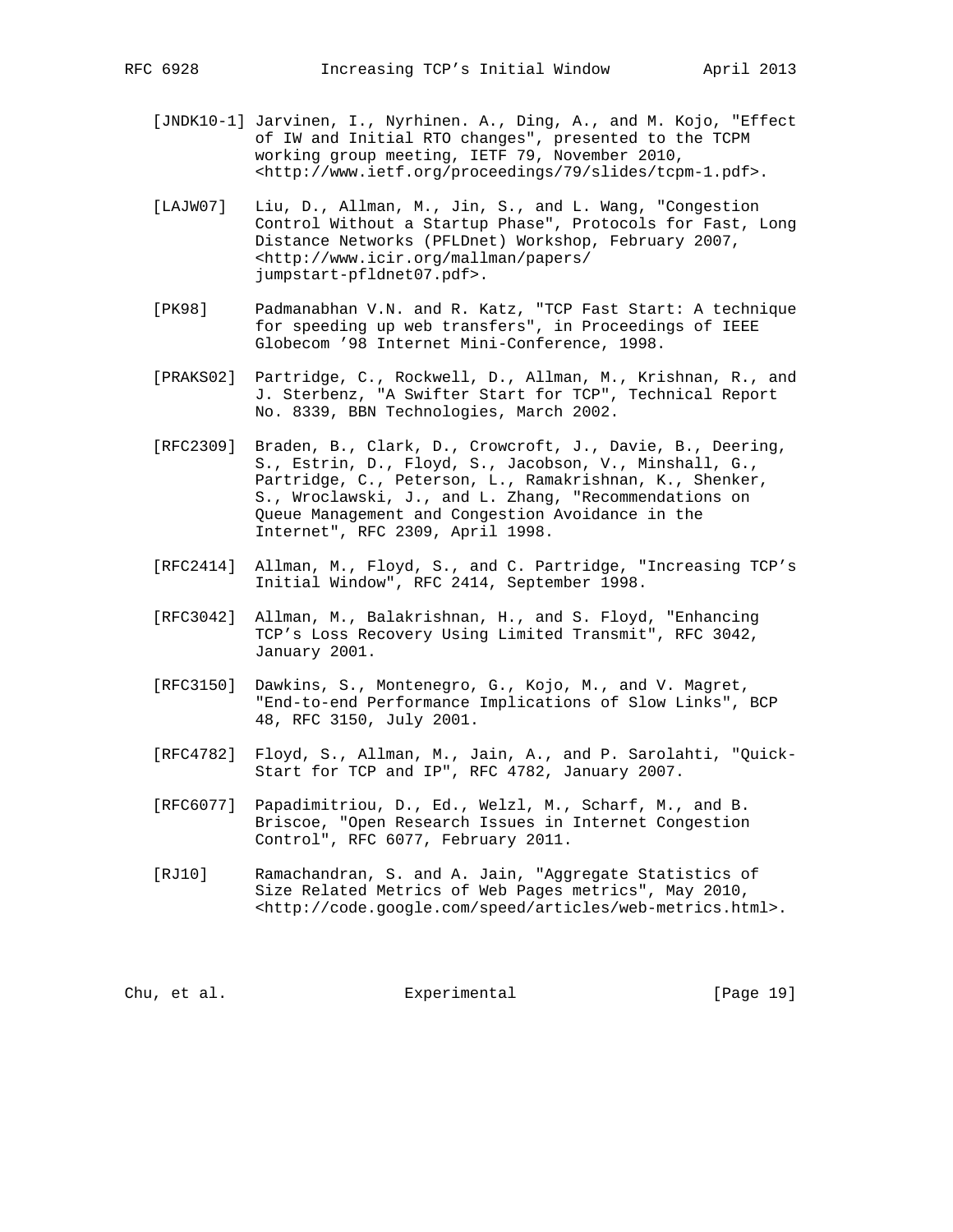- [Sch08] Scharf, M., "Quick-Start, Jump-Start, and Other Fast Startup Approaches", presented to the IRTF ICCRG meeting, IETF 73, November 2008, <http://www.ietf.org/proceedings/73/slides/iccrg-2.pdf>.
- [Sch11] Scharf, M., "Performance and Fairness Evaluation of IW10 and Other Fast Startup Schemes", presented to the IRTF ICCRG meeting, IETF 80, March 2011, <http://www.ietf.org/proceedings/80/slides/iccrg-1.pdf>.
- [Sch11-1] Scharf, M., "Comparison of end-to-end and network supported fast startup congestion control schemes", Computer Networks, Feb. 2011, <http://dx.doi.org/10.1016/j.comnet.2011.02.002>.
- [SPDY] "SPDY: An experimental protocol for a faster web", <http://dev.chromium.org/spdy>.
- [Ste08] Sounders S., "Roundup on Parallel Connections", High Performance Web Sites blog, March 2008, <http://www.stevesouders.com/blog/2008/03/20/ roundup-on-parallel-connections>.
- [Tou12] Touch, J., "Automating the Initial Window in TCP", Work in Progress, July 2012.
- [VH97] Visweswaraiah, V. and J. Heidemann, "Improving Restart of Idle TCP Connections", Technical Report 97-661, University of Southern California, November 1997.

Chu, et al. Experimental [Page 20]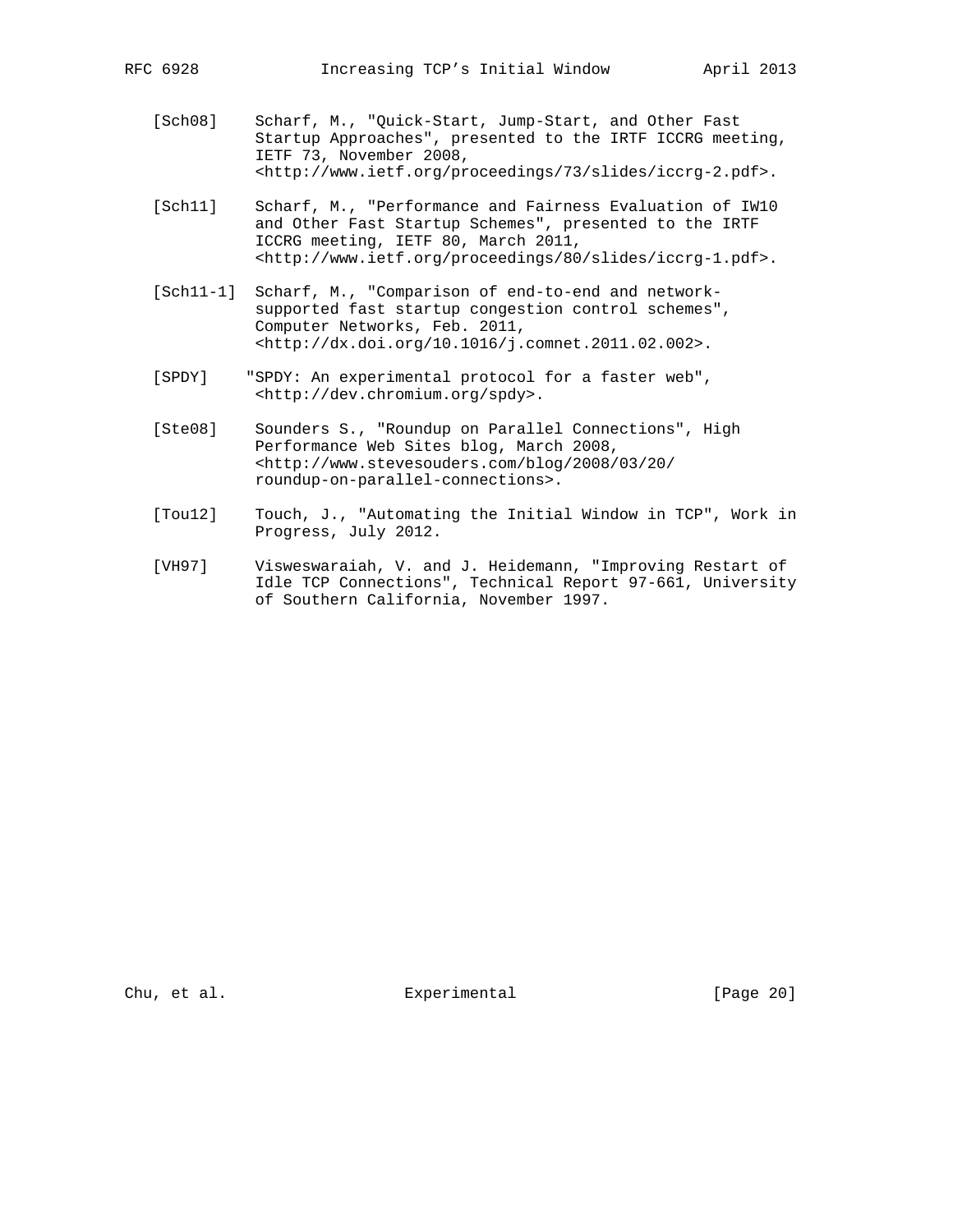Appendix A. List of Concerns and Corresponding Test Results

 Concerns have been raised since the initial draft of this document was posted, based on a set of large-scale experiments. To better understand the impact of a larger initial window and in order to confirm or dismiss these concerns, additional tests have been conducted using either large-scale clusters, simulations, or real testbeds. The following attempts to compile the list of concerns and summarize findings from relevant tests.

 o How complete are various tests in covering many different traffic patterns?

 The large-scale Internet experiments conducted at Google's front end infrastructure covered a large portfolio of services beyond web search. It included Gmail, Google Maps, Photos, News, Sites, Images, etc., and covered a wide variety of traffic sizes and patterns. One notable exception is YouTube, because we don't think the large initial window will have much material impact, either positive or negative, on bulk data services.

 [CW10] contains some results from a testbed study on how short flows with a larger initial window might affect the throughput performance of other coexisting, long-lived, bulk data transfers.

 o Larger bursts from the increase in the initial window cause significantly more packet drops.

 All the tests conducted on this subject ([Duk10] [Sch11] [Sch11-1] [CW10]) so far have shown only a modest increase of packet drops. The only exception is from the testbed study [CW10] under extremely high load and/or simultaneous opens. But under those conditions, both IW=3 and IW=10 suffered very high packet loss rates.

 o A large initial window may severely impact TCP performance over highly multiplexed links still common in developing regions.

 Our large-scale experiments described in Section 10 above also covered Africa and South America. Measurement data from those regions [DCCM10] revealed improved latency, even for those services that employ multiple simultaneous connections, at the cost of a small increase in the retransmission rate. It seems that the round-trip savings from a larger initial window more than make up the time spent on recovering more lost packets.

 Similar phenomena have also been observed from the testbed study [CW10].

Chu, et al. Experimental [Page 21]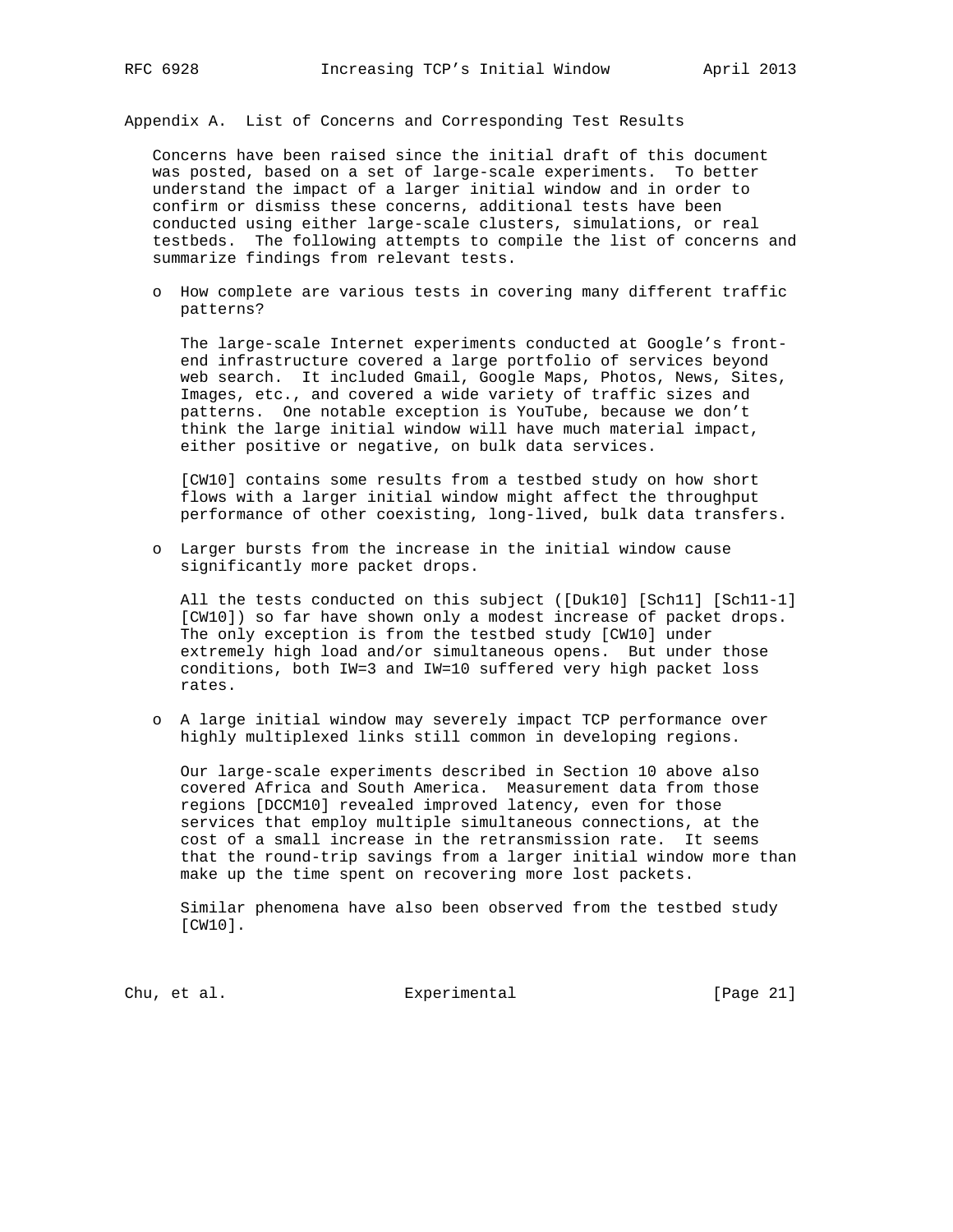o Why 10 segments?

 Questions have been raised on how the number 10 was picked. We have tried different sizes in our large-scale experiments, and found that 10 segments seem to give most of the benefits for the services we tested while not causing significant increase in the retransmission rates. Going forward, 10 segments may turn out to be too small when the average of web object sizes continues to grow. But a scheme to "right size" the initial window automatically over long timescales has yet to be developed.

o More thorough analysis of the impact on slow links is needed.

 Although [Duk10] showed the large initial window reduced the average latency even for the dialup link class of only 56 Kbps in bandwidth, more studies were needed in order to understand the effect of IW10 on slow links at the microscopic level. [CW10] was conducted for this purpose.

 Testbeds in [CW10] emulated a 300 ms RTT, bottleneck link bandwidth as low as 64 Kbps, and route queue size as low as 40 packets. A large combination of test parameters were used. Almost all tests showed varying degrees of latency improvement from IW=10, with only a modest increase in the packet drop rate until a very high load was injected. The testbed result was consistent with both the large-scale data center experiments [CD10] [DCCM10] and a separate study using the Network Simulation Cradle (NSC) framework [Sch11] [Sch11-1].

 o How will the larger initial window affect flows with initial windows of 4 KB or less?

 Flows with the larger initial window will likely grab more bandwidth from a bottleneck link when competing against flows with smaller initial windows, at least initially. How long will this "unfairness" last? Will there be any "capture effect" where flows with larger initial window possess a disproportional share of bandwidth beyond just a few round trips?

 If there is any "unfairness" issue from flows with different initial windows, it did not show up in the large-scale experiments, as the average latency for the bucket of all responses less than 4 KB did not seem to be affected by the presence of many other larger responses employing large initial window. As a matter of fact, they seemed to benefit from the large initial window too, as shown in Figure 7 of [Duk10].

Chu, et al. Superimental Experimental [Page 22]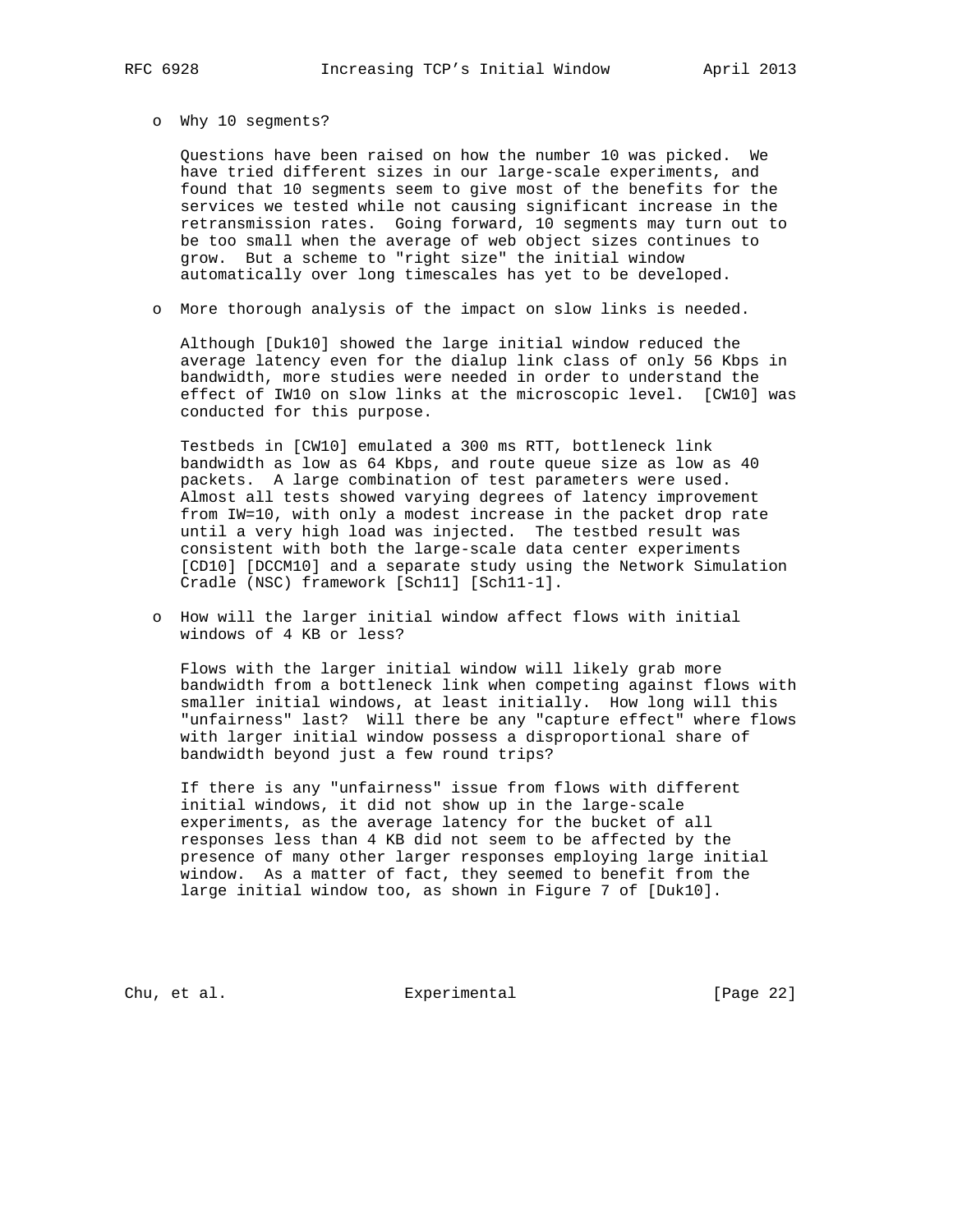The same phenomenon seems to exist in the testbed experiments [CW10]. Flows with IW=3 only suffered slightly when competing against flows with IW=10 in light to medium loads. Under high load, both flows' latency improved when mixed together. Also long-lived, background bulk-data flows seemed to enjoy higher throughput when running against many foreground short flows of IW=10 than against short flows of IW=3. One plausible explanation was that IW=10 enabled short flows to complete sooner, leaving more room for the long-lived, background flows.

 A study using an NSC simulator has also concluded that IW=10 works rather well and is quite fair against IW=3 [Sch11] [Sch11-1].

o How will a larger initial window perform over cellular networks?

 Some simulation studies [JNDK10] [JNDK10-1] have been conducted to study the effect of a larger initial window on wireless links from 2G to 4G networks (EGDE/HSPA/LTE). The overall result seems mixed in both raw performance and the fairness index.

Chu, et al. Subsection Experimental Chu, et al. [Page 23]